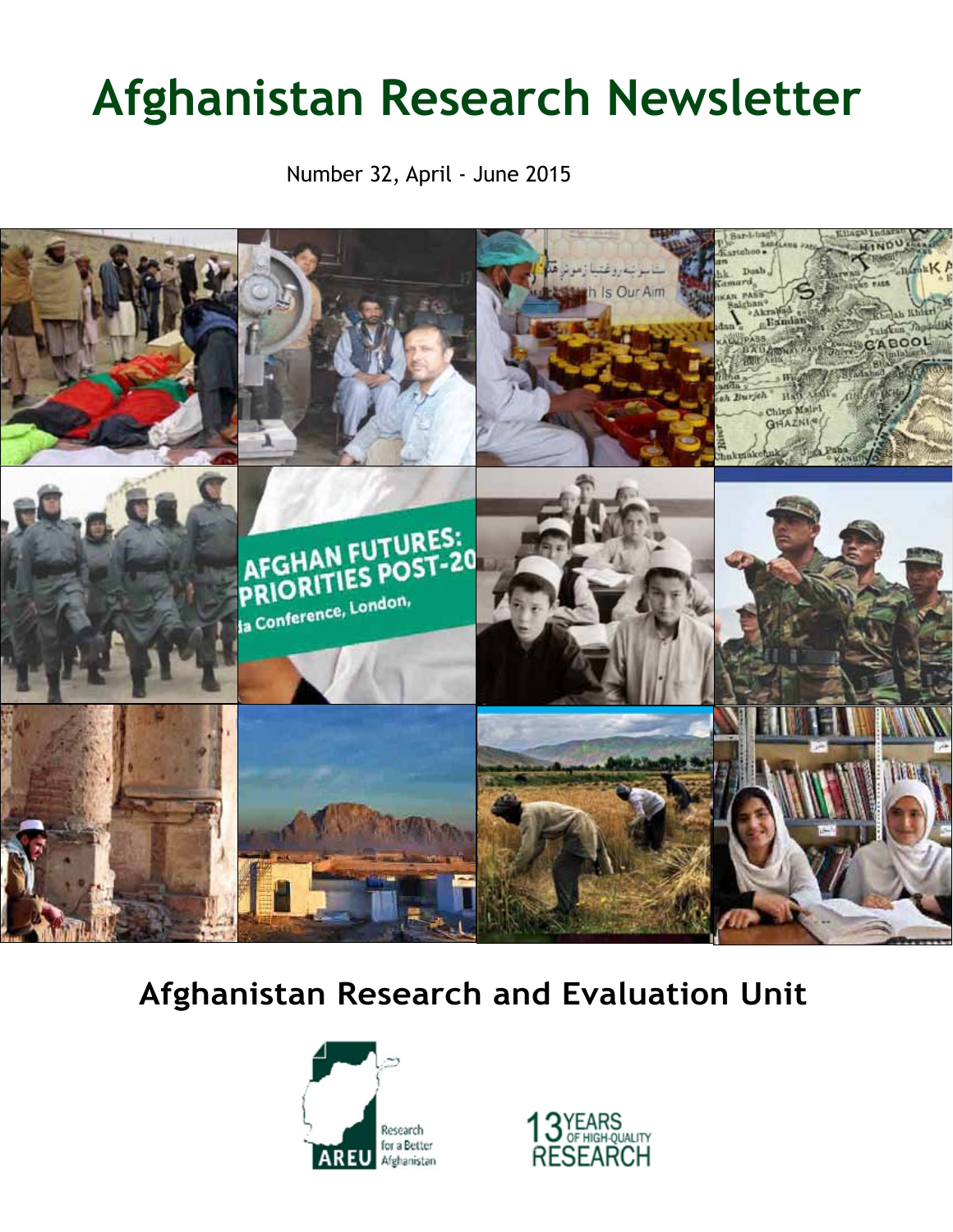## Feature

## **Afghanistan research**

**newsletter April - June 2015**

#### **Leveraging agriculture for nutrition in South Asia and Afghanistan**

#### **Nigel Poole**

SOAS, University of London Lead – LANSA Afghanistan Working Group June 2015

I was somewhat surprised to be in Afghanistan in June 2014, a country new to me before we launched the DFID-funded research consortium "Leveraging Agriculture for Nutrition in South Asia" (LANSA: [http://www.lansasouthasia.org\)](http://www.lansasouthasia.org). It is the high rate of malnutrition in a predominantly rural economy that makes Afghanistan an important country to the LANSA programme. Whereas the national average for child stunting has apparently dropped from about 60 percent to 40 percent from the mid-2000s, according to the latest National Nutrition Survey conducted in 2012-13, there are still provinces with under-5 child stunting of 70 percent.1 Moreover, LANSA has a number of crosscutting themes: a) fragility –both environmental and political; b) gender; and c) innovation. These are all relevant to Afghanistan. In addition, an apparent dietary transition in urban areas and a high level of dependence on cross-border trade make the food economy an interesting and challenging subject for value chain studies.

#### **First impressions**

In my first ten days of visiting public sector bodies and NGOs it seems that I saw more of Kabul than my principal DFID contact had seen in 18 months. Nevertheless, my good intentions to get beyond the concrete blocks, security checks, guns and tension of Kabul and into the rural areas where agriculturalists should work were frustrated by logistical problems. I had a lot to learn about this new environment, country and peoples.

When I returned in October, there was an air of optimism of which I took advantage to visit Balkh and Samangan provinces in the north. It was refreshing to discover how well trees, crops and flowers can grow at the edges of the streams and rivers that flow from the mountains and through precipitous gorges. Where there is no irrigation it is indeed very dry! With the threat of average temperature rises of up to six degrees Celsius in the north, whereas in much of the rest of the world we are worried about two degrees Celsius, climate change and environmental fragility are going to be really important elements in finding sustainable enhancements to agriculture and nutrition.

People were less optimistic in April when I went to implement training with the Afghanistan Research and Evaluation Unit (AREU) for the initial landscaping study of agriculture and nutrition stakeholders and policies. Since then, the ongoing insurgency in certain provinces and a number of individual attacks in Kabul and elsewhere have raised the level of tension. Nevertheless, during May I was able to visit Jalalabad in Nangarhar Province, and Kandahar city, to follow up the interviews which had been conducted there.

It seems that the diverse geography and ethnic demographics make Afghanistan particularly complex



**A shepherd tending his flock in Kandahar. Photo by Nigel Poole.**

<sup>&</sup>quot;National Nutrition Survey: Afghanistan 2013" (Kabul: Ministry of Public Health/UNICEF, 2013), [http://reliefweb.int/sites/reliefweb.int/](http://reliefweb.int/sites/reliefweb.int/files/resources/Report%20NNS%20Afghanistan%202013%20(July%2026-14).pdf)files/ [resources/Report%20NNS%20Afghanistan%202013%20\(July%2026-14\).](http://reliefweb.int/sites/reliefweb.int/files/resources/Report%20NNS%20Afghanistan%202013%20(July%2026-14).pdf) [pdf.](http://reliefweb.int/sites/reliefweb.int/files/resources/Report%20NNS%20Afghanistan%202013%20(July%2026-14).pdf)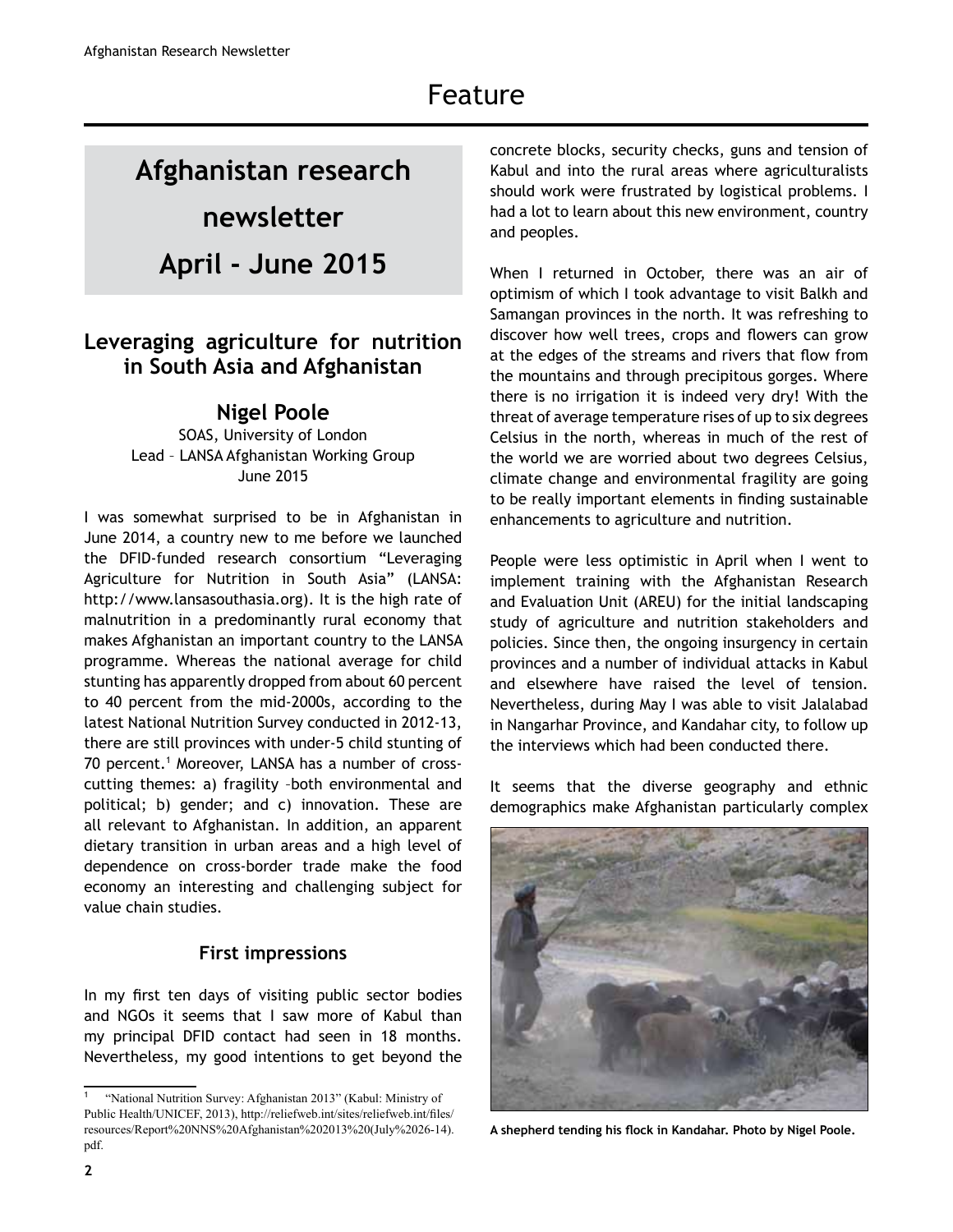for governance. I haven't yet met anyone who knows exactly how tribalism, the drugs economy, corruption and security threats interact with the central administration in Kabul, provincial and district governments, the humanitarian and development programmes of the international community and the pervasive and often contradictory influences of neighbouring and distant states.

It has been quite an experience to be able to compare different peoples' narratives, observe the agroecological contrasts between provinces, and also identify the significant diversity in context between districts within provinces. The questionnaire results and interview transcripts from the stakeholder and policy mapping process have been translated from Dari and Pashto into English and are almost ready for analysis. We have only held debriefing sessions after the interviews so far, but are finding that policy making and implementation are fragmented, with significant intervention and communication gaps between and among policy makers at different levels from different institutional backgrounds, and between authorities and intended beneficiaries. Maybe that is not a surprise to people who know more than I, but DFID are very keen for the consortium to have a positive impact on the policy environment, so understanding communication channels and blockages will be useful.

#### **Addressing malnutrition: Can agriculture help?**

The problems of malnutrition among vulnerable groups in Afghanistan are well documented, $<sup>2</sup>$  but how</sup> can agriculture help? Dietary diversity can do much to redress the nutrition problems. The strength of the link

April - June 2015

between agricultural diversity and dietary diversity is uncertain, but increased output of more nutritious foods for home consumption and for the market, and increases in incomes and employment from a more vibrant rural economy are likely to be important factors. Nevertheless, the prospects for agriculture, food security, and nutrition and health status are highly compromised by environmental fragility. We need to explore the relationships between the resilience of Afghan agricultural systems, dietary diversity and nutrition under conditions of climate change.

Afghanistan has long been known for its rich crop genetic biodiversity. While land race varieties of cereals, pulses and oilseed crops are not typically considered 'superfoods,' they form the diet of poorer communities and may surpass the more 'advanced' germ plasm in terms of micronutrient quality. On cultivated legumes and pulses, for example, Fitzherbert comments that:

"the traditional farming/pastoral systems in Afghanistan include a rich variety of legumes and pulses, many of them dating back to the very earliest development of settled farming before recorded history. They are of enormous importance as primary sources of feeding both the human population and their domestic livestock. They also fit well into traditional small farmer cropping systems and crop rotations enriching the soil as well as providing a wonderful source of honey for bee keepers. These are cropping systems that are wonderfully adapted to the difficult environmental situations in which they have developed and form an integral part of the

The Afghanistan Research and Evaluation Unit is an independent research institute based in Kabul. AREU's mission is to inform and influence policy and practice through conducting high-quality, policy-relevant research and actively disseminating the results, and to promote a culture of research and learning. AREU was established in 2002 by the assistance community working in Afghanistan and has a board of directors with representation from donors, the United Nations and other multilateral agencies, and non-governmental organisations. AREU currently receives core funds from the Swedish International Development Cooperation Agency (SIDA) and the Swiss Agency for Development and Cooperation (SDC).

<sup>&</sup>quot;National Nutrition Survey"

The *Afghanistan Research Newsletter* is a quarterly publication of the Afghanistan Research and Evaluation Unit (AREU). The purpose of the Newsletter is to alert readers to new research being undertaken on Afghanistan and to help disseminate research findings and analysis. Some of the resources cited are available on the internet; most books and other publications are available at the AREU library, located in the AREU office and open to researchers Sunday to Thursday, 9am-12.30pm and 1pm-4pm. The Newsletter is compiled by Kelsey Jensen. If you have ideas for books or other publications or resources that should be included in the Newsletter, please send an email to [areu@areu.org.af.](mailto:areu@areu.org.af)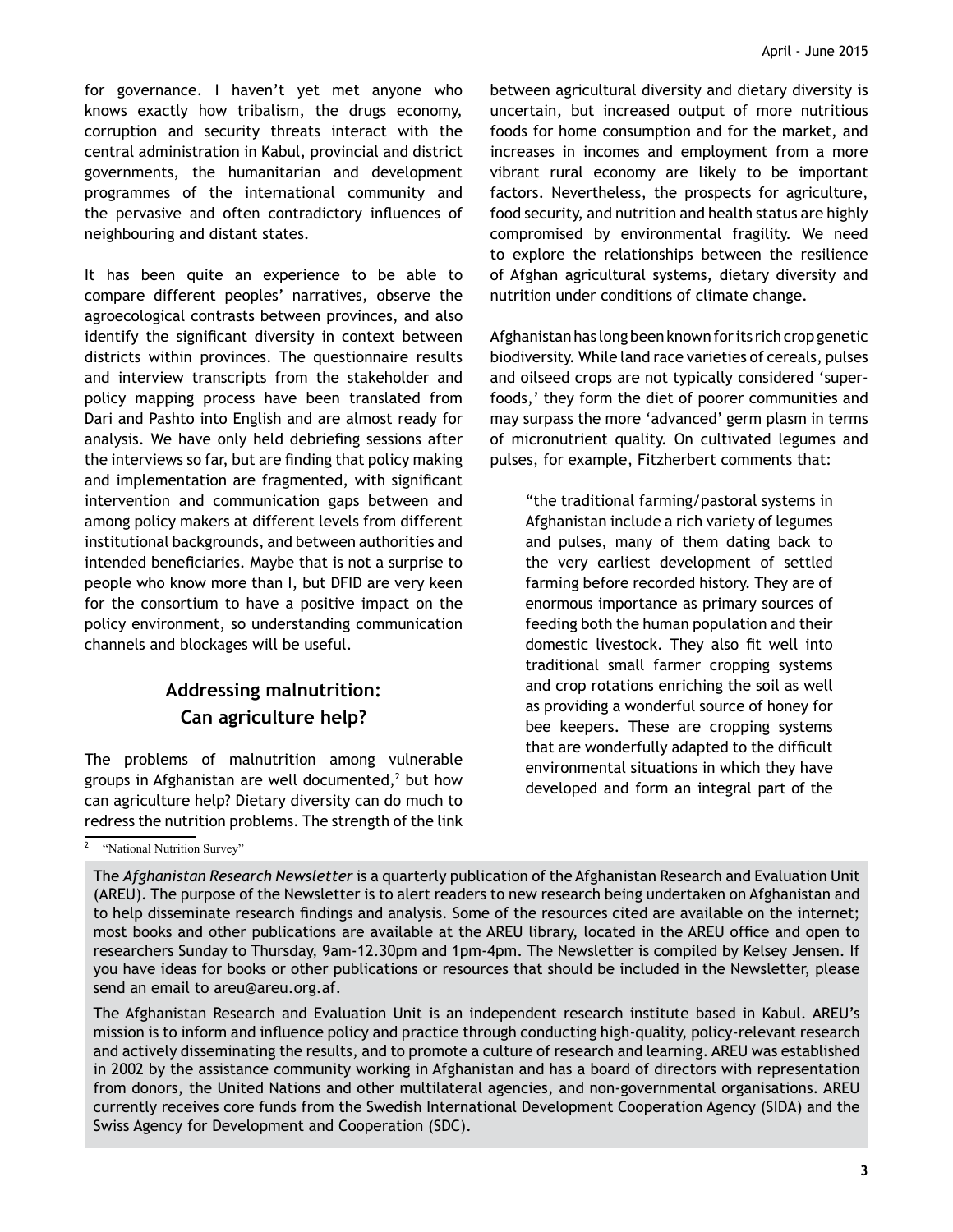coping mechanisms of a rural population living in harsh conditions. They need to be understood and where possible strengthened."3

Nevertheless, dependence on existing production systems to bring about the necessary changes in agricultural production, food security and nutrition is challenging at best, because of the weaknesses in the agricultural economy of limited skills, investment and technification. In many



**A canal in Kandahar city, Kandahar. Photo by Nigel Poole.**

places natural resources have been degraded and are subject to increasing ecological pressures:

 "Afghanistan has been identified as one of the most vulnerable countries in the world to the impacts of climate change. At present, the country is experiencing an increase in the number and intensity of droughts, as well as more frequent flooding events. With a legacy of instability and conflict, poorly developed infrastructure, and a population that largely depends on subsistence agriculture, the need to support community resilience and adaptation to climate change is paramount."4

"The climate models suggest that Afghanistan will be confronted by a range of new and increased climatic hazards. The most likely adverse impacts of climate change in Afghanistan are drought related, including associated dynamics of desertification and land degradation. Most surface water is derived from winter and spring rains and snow-melt in the uplands. The productive potential of agriculture is limited more by the period of summer drought than mean annual precipitation."5

Adding climate-induced stresses to the existing constraints suggests that the resilience of agricultural systems must weigh heavily on agricultural development plans. Pro-nutrition agricultural interventions must take into account the ecological fragility and the traditional resources and resilience of Afghan farming systems: "traditional systems may appear to be primitive. On closer investigation they are

often sophisticated, resilient, well adapted to the local conditions, as well as adaptable and open to adopting appropriate innovations and opportunities when these are perceived to be advantageous."6 This concept of resilience is also said to characterise the capacities of the people, as constituent parts of livelihood systems, to respond to frequently unfavourable circumstances.<sup>7</sup>

In the National Priority Program 2: Comprehensive Agriculture Production and Market Development, the Ministry of Agriculture, Irrigation and Livestock (MAIL) acknowledges the fragility of agriculture and the need to increase the resilience of production systems and livelihoods:

"Primary threats to food and nutrition security in Afghanistan include… climate change, particularly the expected increase in the frequency and intensity of weather-related hazards; environmental conditions such as land degradation, deforestation, desertification and water scarcity…

The multiple threats to food security and nutrition and the clear link between shocks and hunger reveal the fragility of current food production systems and their vulnerability to disruptions. In order to break this cycle, it is necessary to protect livelihoods from shocks, and to make food production systems more resilient and more capable of absorbing the

<sup>3</sup> Anthony Fitzherbert, "An Introductory Guide to Sources of Traditional Fodder and Forage and Usage. Environmental Resilience in Pastoral Systems in Afghanistan" (Kabul: United Nations Environment Programme [UNEP], 2014), 45.

<sup>4</sup> "Disasters and Conflicts. Climate Change Adaptation – Afghanistan" (Kabul: UNEP), [http://www.unep.org/](http://www.unep.org/disastersandconflicts/CountryOperations/Afghanistan/ClimateChangeAdaptation/tabid/133225/Default.aspx)disastersandconflicts/ [CountryOperations/Afghanistan/ClimateChangeAdaptation/tabid/133225/](http://www.unep.org/disastersandconflicts/CountryOperations/Afghanistan/ClimateChangeAdaptation/tabid/133225/Default.aspx) [Default.aspx](http://www.unep.org/disastersandconflicts/CountryOperations/Afghanistan/ClimateChangeAdaptation/tabid/133225/Default.aspx) (accessed 23 April 2015).

<sup>5</sup> Ghulam Mohammad Malikyar, "The Impacts of Climate Change in Afghanistan" (Kabul: National Environmental Protection Agency [NEPA]).

Fitzherbert, "An Introductory Guide," 12.

<sup>7</sup> *Reconstructing Agriculture in Afghanistan*, ed. Adam Pain and Jacky Sutton, (Rugby, Warwickshire, UK: Food and Agriculture Organization of the United Nations and Practical Action, 2007).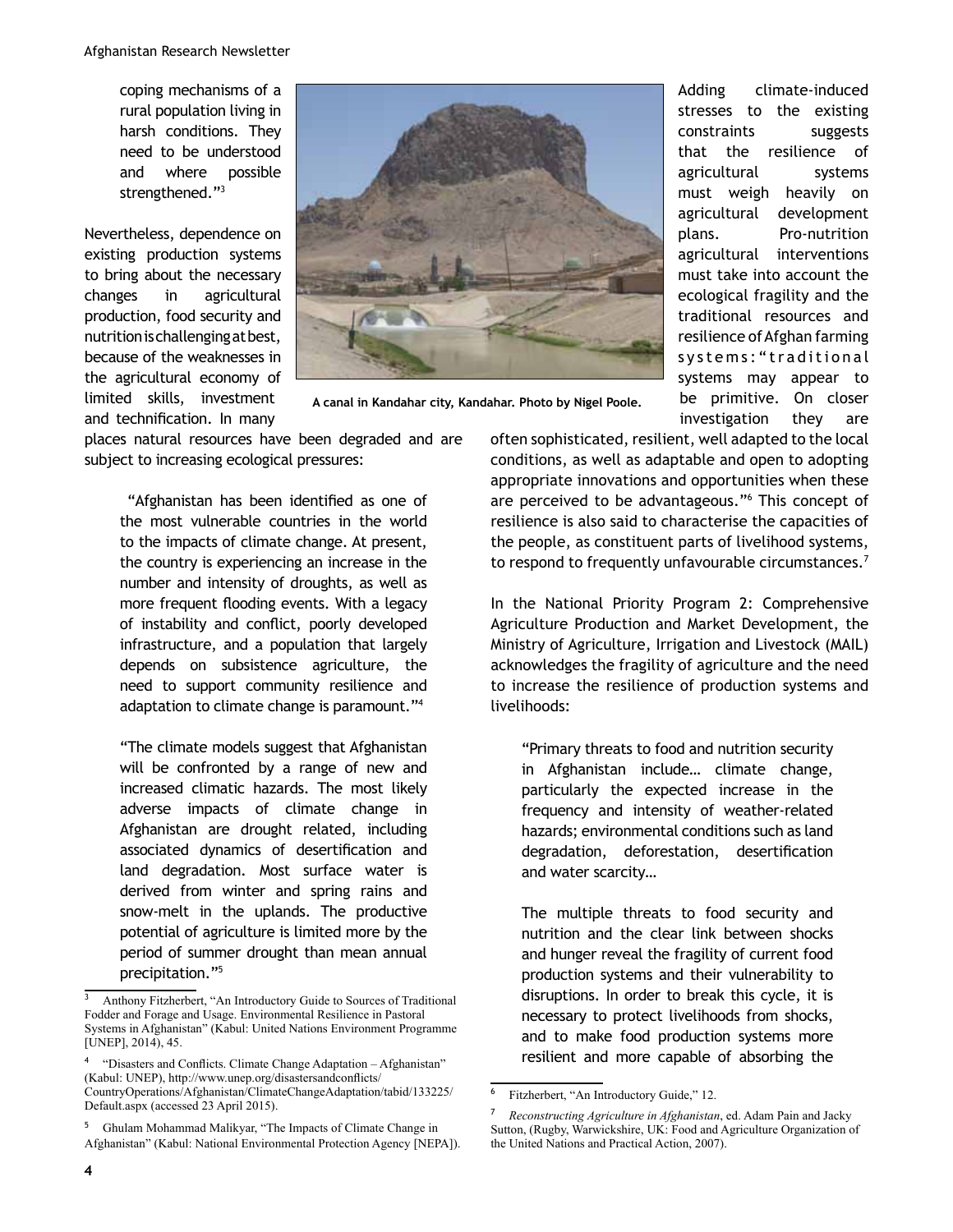impact of, and recovering from, disruptive events thus securing sustainable development gains…"8

According to Savage *et al*, "Ministries need to improve the 'climate awareness and resilience' of their development strategies."9 Such forward-looking sustainable development strategies need new knowledge and innovative thinking and systems, which is another crosscutting theme of the programme. Innovation essentially means doing new things, and doing old things in new ways. As far as agricultural innovation is concerned, doing old things better may also be an important strategy in Afghanistan:

"Taking into account the difficulties of the environment, the existing systems of livestock management and the farming systems that support livestock often demonstrate considerable skill and sophistication. Rather than 'writing off' local management practices as backward and outdated, care must be taken to understand the reasons that have given rise to existing practices and credit given to their resilience in the face of a harsh environment."10 Understanding the relationships between Afghan agricultural systems, dietary diversity and nutrition under conditions of climate change is an exciting research agenda, but, more importantly, something that can contribute to a better understanding of sustainable improvements in agriculture and nutrition. Watch this space as the work begins to unfold.

#### **References**

Fitzherbert, Anthony. "Water Management, Livestock and the Opium Economy. Livestock Husbandry Case Study Series." Kabul: Aghanistan Research and Evaluation Unit, 2006.

Fitzherbert, Anthony. "An Introductory Guide to Sources of Traditional Fodder and Forage and Usage. Environmental Resilience in Pastoral Systems in Afghanistan." Kabul: United Nations Environment Programme, 2014.

Government of the Islamic Republic of Afghanistan (GIRoA). "National Priority Program 2: Comprehensive Agriculture Production and Market Development." Kabul: GIRoA, Ministry of Agriculture, Irrigation and Livestock (MAIL), Agriculture and Rural Development Cluster, 2012.

Malikyar, Ghulam Mohammad. "The Impacts of Climate Change in Afghanistan." Kabul: National Environmental Protection Agency (NEPA).



<sup>8</sup> Government of the Islamic Republic of Afghanistan (GIRoA), "National Priority Program 2: Comprehensive Agriculture Production and Market Development" (Kabul: GoIRA, Ministry of Agriculture, Irrigation and Livestock (MAIL), Agriculture and Rural Development Cluster, 2012), 59.

Matthew Savage, Bill Dougherty, Mohammed Hamza, Ruth Butterfield, and SukainaBharwani, "Socio-Economic Impacts of Climate Change in Afghanistan. A Report to the Department of InternationalDevelopment" (Stockholm: Stockholm Environment Institute, 2009), x.

<sup>10</sup> Anthony Fitzherbert, "Water Management, Livestock and the Opium Economy. Livestock Husbandry Case Study Series" (Kabul: Afghanistan Research and Evaluation Unit, 2006), 62.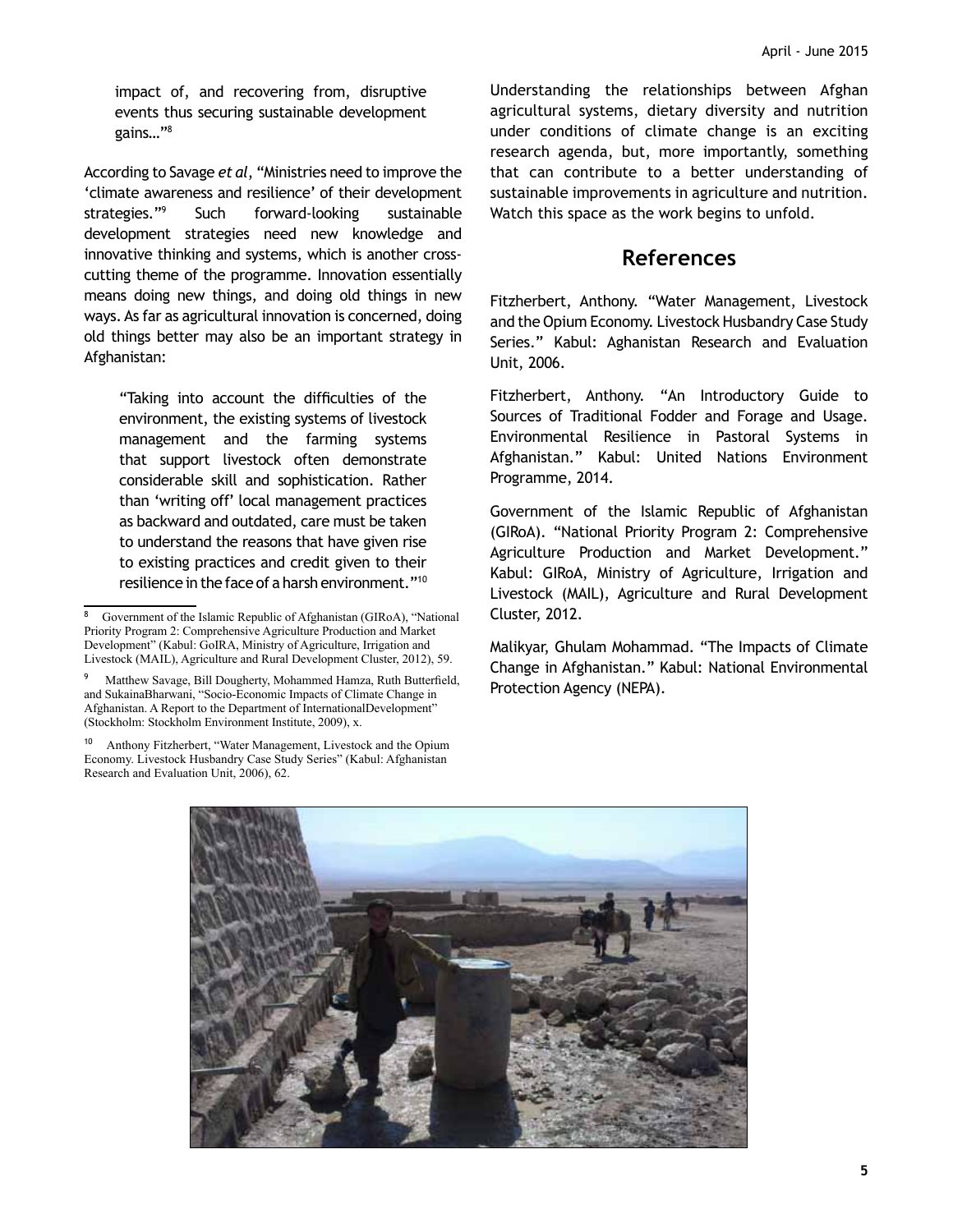#### Afghanistan Research Newsletter

"Reconstructing Agriculture in Afghanistan." Adam Pain and Jacky Sutton, eds. Rugby, Warwickshire, UK: Food and Agriculture Oganization of the United Nations and Practical Action, 2007.

Savage, Matthew, Bill Dougherty, Mohammed Hamza, Ruth Butterfield, and Sukaina Bharwani. "Socio-Economic Impacts of Climate Change in Afghanistan. A Report to the Department of International Development." Stockholm: Stockholm Environment Institute, 2009.

United Nations Children's Fund (UNICEF) and Ministry of Public Health (MoPH). "National Nutrition Survey: Afghanistan 2013." Kabul: UNICEF, MoPH 2014.

United Nations Environment Programme (UNEP). "Disasters and Conflicts. Climate Change Adaptation - Afghanistan." Kabul: UNEP.http://www.unep. org/disastersandconflicts/CountryOperations/ Afghanistan/ClimateChangeAdaptation/ tabid/133225/Default.aspx (accessed 23 April 2015).

## **New Research Publications on Afghanistan**



**Agriculture**

**"Islamic Republic of Afghanistan: Agricultural sector report revitalizing agriculture for economic growth, job creation and food security."**  Washington, DC: The World Bank, 107 p. (June 2014) [http://](http://www-wds.worldbank.org/external/default/WDSContentServer/WDSP/IB/2015/04/26/090224b082e0bb80/1_0/Rendered/PDF/Afghanistan0000n00and0food0security.pdf) [www-wds.worldbank](http://www-wds.worldbank.org/external/default/WDSContentServer/WDSP/IB/2015/04/26/090224b082e0bb80/1_0/Rendered/PDF/Afghanistan0000n00and0food0security.pdf) . [org/external/default/](http://www-wds.worldbank.org/external/default/WDSContentServer/WDSP/IB/2015/04/26/090224b082e0bb80/1_0/Rendered/PDF/Afghanistan0000n00and0food0security.pdf) [WDSContentServer/](http://www-wds.worldbank.org/external/default/WDSContentServer/WDSP/IB/2015/04/26/090224b082e0bb80/1_0/Rendered/PDF/Afghanistan0000n00and0food0security.pdf) [WDSP/IB/2015/04](http://www-wds.worldbank.org/external/default/WDSContentServer/WDSP/IB/2015/04/26/090224b082e0bb80/1_0/Rendered/PDF/Afghanistan0000n00and0food0security.pdf)

[/26/090224b082e0bb80/1\\_0/Rendered/PDF/](http://www-wds.worldbank.org/external/default/WDSContentServer/WDSP/IB/2015/04/26/090224b082e0bb80/1_0/Rendered/PDF/Afghanistan0000n00and0food0security.pdf) [Afghanistan0000n00and0food0security.pdf](http://www-wds.worldbank.org/external/default/WDSContentServer/WDSP/IB/2015/04/26/090224b082e0bb80/1_0/Rendered/PDF/Afghanistan0000n00and0food0security.pdf) (8.66 MB). "Economic growth, job creation, and development are central to the decade of transformation (2015-25) and long-term security for the people of Afghanistan. The Bank and the Government of the Islamic Republic of Afghanistan (GoIRA) recognize that agriculture and rural development are a key to inclusive growth, and hence need renewed vigor and strategic longterm investments. Further, the Bank and the GoIRA acknowledge that increases in agricultural productivity and market access for smallholders are critical for rural development, job creation, and food security in Afghanistan. Sections two and three of this report describe the agricultural sector and its current and potential roles in the Afghan economy, and present the rationale for choosing certain areas and subsectors for a selective 'first mover' strategy to achieve early gains. Section four outlines the constraints and potential in each of the three value chains proposed for the selective strategy, irrigated wheat, intensive livestock production, and horticulture. Section five describes cross-cutting constraints and how best to address them, and Section six proposes measures to help the rural poor who will not benefit much from the first-mover strategy. Section seven summarizes the recommendations of the review and their expected results for jobs and incomes." — (Website)

#### **Civil society**

**Alexander, Lindsay. "Fulfilling Afghan futures: Civil society priorities post-2014."** London: British and Irish Agencies Afghanistan Group, Ayenda Conference, 2014, 48 p. (March 2015). [http://www.baag.org.uk/](http://www.baag.org.uk/sites/www.baag.org.uk/files/resources/attachments/BAAG_Ayenda%20Fulfilling%20Afghan%20Futures%20Mar15.pdf) sites/www.baag.[org.uk/files/resources/attachments/](http://www.baag.org.uk/sites/www.baag.org.uk/files/resources/attachments/BAAG_Ayenda%20Fulfilling%20Afghan%20Futures%20Mar15.pdf) [BAAG\\_Ayenda%20Fulfilling%20Afghan%20Futures%](http://www.baag.org.uk/sites/www.baag.org.uk/files/resources/attachments/BAAG_Ayenda%20Fulfilling%20Afghan%20Futures%20Mar15.pdf)20 [Mar15.pdf](http://www.baag.org.uk/sites/www.baag.org.uk/files/resources/attachments/BAAG_Ayenda%20Fulfilling%20Afghan%20Futures%20Mar15.pdf) (826 KB)."0n December 3rd 2014, over 250 attendees including 53 Afghan civil society delegates came together for the largest ever, international conference with Afghan civil society of its kind. Hosted by the British & Irish Agencies Afghanistan Group (BAAG), the purpose of the 'Ayenda' Conference (meaning future in Dari) was to give Afghan civil society a platform to take up their 'rightful place'

in discussions about their country's transformation. The aim of the conference was to ensure that Afghan civil society is facilitated and supported from an international platform to better engage with the new Afghan government and its international partners on key development priorities and deliverables. Attended

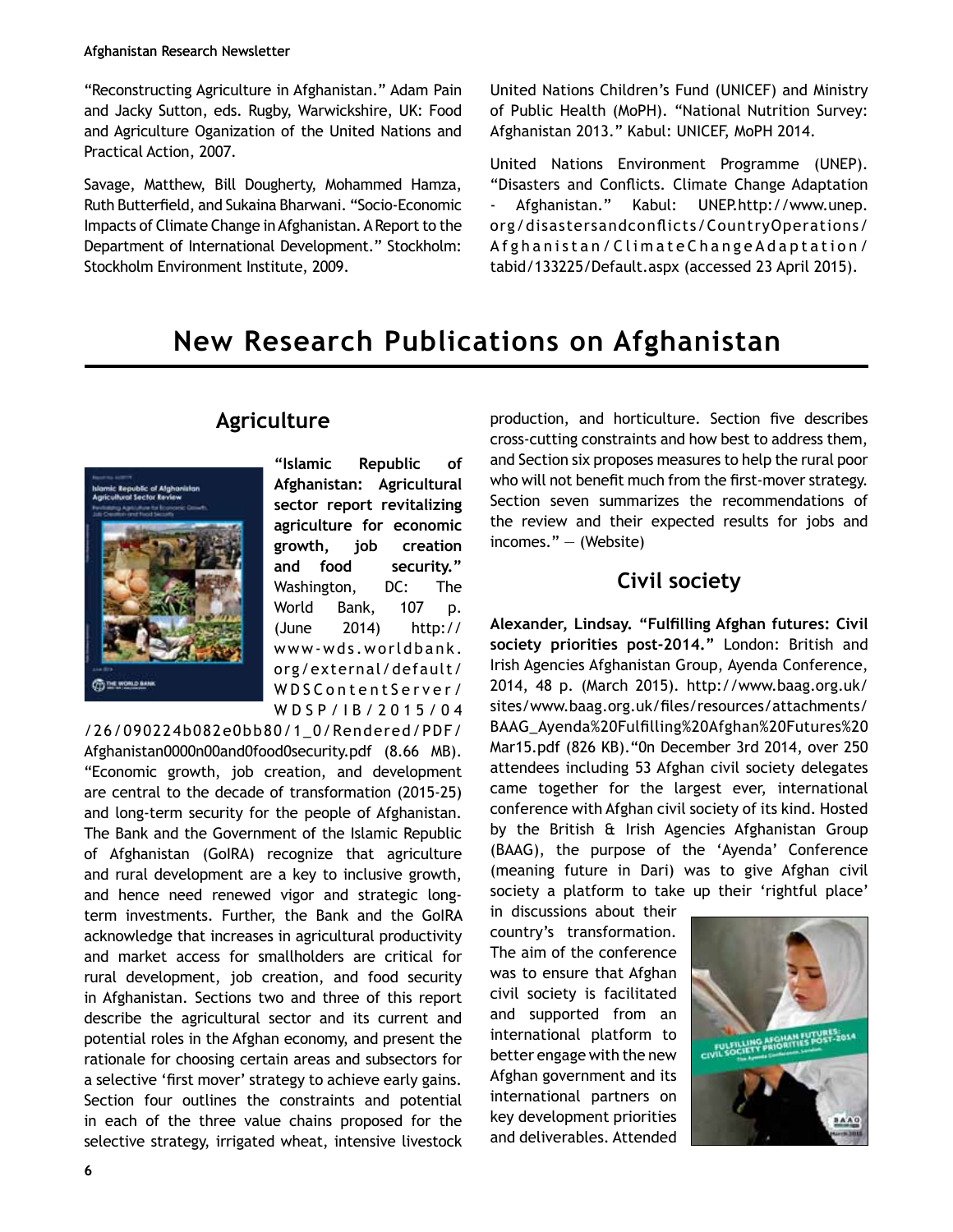by delegates from across civil society, academia and governments from Afghanistan, the UK, Europe, Japan and the US … the Ayenda Conference fed into the ministerial-level London Conference on December 4th 2014 and informed the outcome of the London Conference Communiqué." — (Executive Summary)

**"Counting the uncounted: Afghanistan's civil society in transition."** Kabul: Peace and Training Research Organisation (PTRO), 30 p. (August 2014) [http://www.](http://www.ptro.org.af/site_files/14122254891.pdf) ptro.org.af/site[\\_files/14122254891.pdf](http://www.ptro.org.af/site_files/14122254891.pdf) (1.4 MB). "This research attempts to assess the impact of transition on CSOs and their concerns throughout the process. The report also makes a number of recommendations aimed at civil society, the Afghan government, and the international community to render improved support to the country's civil society. Overall, the transition process presents a number of critical challenges for Afghanistan's civil society. The extent to which civil society groups are able to navigate trends such as declining international funding, potentially chaotic political changes after the 2014 election, and an increasingly fragile security environment will determine the capabilities and position of civil society for a number of years to come. Despite these challenges, however, transition also presents



Afghan civil society with a valuable opportunity for reflection on the past ten years of work, giving space for a more collaborative working model, new funding modalities, and new ways of working with local communities, international donors, and the Government of Afghanistan." — (Executive Summary, p. 1)

#### **Civilian casualties**

**Lyall, Jason. "Bombing to lose? Airpower, civilian casualties, and the dynamics of violence in counterinsurgency wars."** 42 p. (March 2015) (draft). <http://dx.doi.org/10.2139/ssrn.2422170>(1.6 MB). "Are airstrikes an effective tool against insurgent organizations? Despite the question's historical and contemporary relevance, we have few dedicated studies, and even less consensus, about airpower's effectiveness in counterinsurgency wars. To answer this question, I draw on declassified United States

Air Force records of nearly 23,000 airstrikes and nonlethal shows of force in Afghanistan (2006-11), satellite imagery, and a new SQL-enabled form of dynamic matching to estimate the causal effects of airstrikes on insurgent attacks over variable temporal and spatial windows. Evidence consistently indicates that airstrikes markedly increase insurgent attacks relative to non-bombed locations for at least 90 days after a strike. Civilian casualties play little role in explaining post-strike insurgent responses, however. Instead, these attacks appear driven by reputational concerns, as insurgent organizations step up their violence after air operations to maintain their reputations for resolve in the eyes of local populations."  $-$  (p. 1)

**"Protection of civilians in armed conflict: Afghanistan annual report 2014."** Kabul, Afghanistan: United Nations Assistance Mission in Afghanistan (UNAMA), UN Office of the High Commissioner for Human Rights, 109 p. (February 2015). [http://](http://unama.unmissions.org/Portals/UNAMA/human%20rights/2015/2014-Annual-Report-on-Protection-of-Civilians-Final.pdf) [unama.unmissions.org/](http://unama.unmissions.org/Portals/UNAMA/human%20rights/2015/2014-Annual-Report-on-Protection-of-Civilians-Final.pdf) [Portals/UNAMA/human%20](http://unama.unmissions.org/Portals/UNAMA/human%20rights/2015/2014-Annual-Report-on-Protection-of-Civilians-Final.pdf) [rights/2015/2014-Annual-](http://unama.unmissions.org/Portals/UNAMA/human%20rights/2015/2014-Annual-Report-on-Protection-of-Civilians-Final.pdf)



[Report-on-Protection-of-Civilians-Final.pdf\(](http://unama.unmissions.org/Portals/UNAMA/human%20rights/2015/2014-Annual-Report-on-Protection-of-Civilians-Final.pdf)1.96 MB). This disturbing report has been released annually since 2007. "The intensification of conflict-related violence in Afghanistan took an extreme toll on civilians in 2014, with civilian loss of life and injury reaching unprecedented levels. UNAMA documented 10,548 civilian casualties (3,699 deaths and 6,849 injured), marking a 25 per cent increase in civilian deaths, a 21 per cent increase in injuries for an overall increase of 22 per cent in civilian casualties compared to  $2013.<sup>2</sup>$ In 2014, UNAMA documented the highest number of civilian deaths and injuries in a single year since it began systematically recording civilian casualties in 2009. Between 1 January 2009 and 31 December 2014, UNAMA has documented 47,745 civilian casualties  $(17,774$  killed and 29,971 injured)." - (p. 1)

#### **Climate change**

**Sharma, Rajiv, Kai Sonder and G. Sika. "Potential impact of climate change trends on wheat production and mitigation strategies in Afghanistan."** *Journal of Agriculture* 7, no. 4, (March 2015) 8 p. [http://](http://www.ccsenet.org/journal/index.php/jas/article/view/43724) [www.ccsenet.org/journal/index.php/jas/article/](http://www.ccsenet.org/journal/index.php/jas/article/view/43724)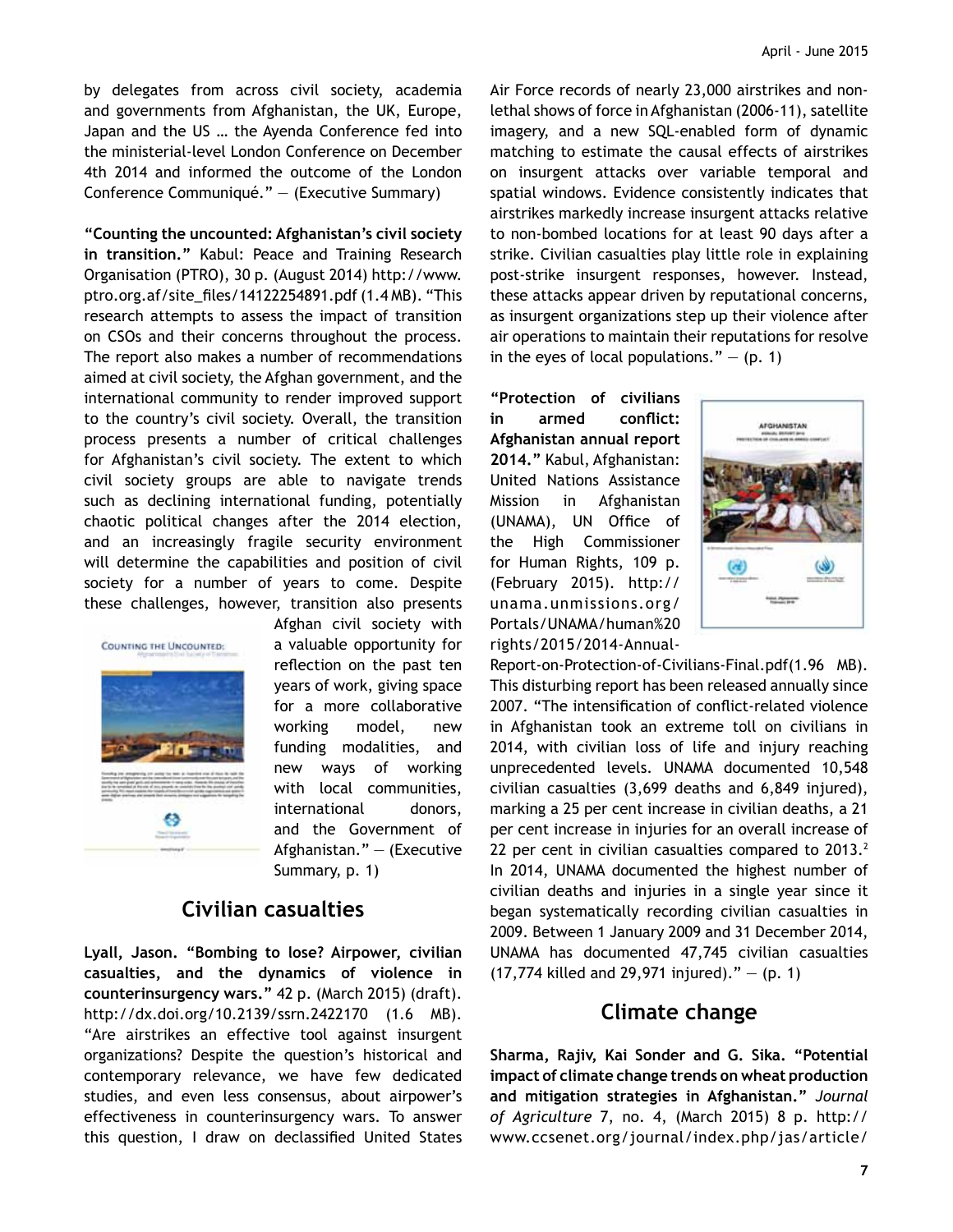[view/43724](http://www.ccsenet.org/journal/index.php/jas/article/view/43724) (668.63 KB). "Climate change is here and continues unabated. It is expected to affect different biological processes differently. Afghanistan has a varied climate profile and depends heavily on wheat, the staple food of its 30 million people. The irrigated wheat occupying about 1.35 million hectare and contributes major chunk of wheat to national granaries compared to rainfed wheat which is more opportunistic with an unpredictable and uncertain share in national harvest. Previous decades have already seen a reduction of up to 100 mm wheat season rainfall and more reductions are estimated by 2050. Also, wheat which is a cool season crop and is also estimated to face higher temperatures by up to 5 degree Celsius across several provinces in the country. The study predicts variable impact of the estimated changes on the productivity of irrigated and rainfed wheat in Afghanistan."  $-$  (Abstract)

#### **Conservation**

**Margottini, Claudio, Francesco Fidolini, Carla Iadanza, Alessandro Trigila and Yves Ubelmann. "The conservation of the Shahr-e-Zohak archaeological site (central Afghanistan): Geomorphological processes and ecosystem-based mitigation."**  *Geomorphology* 239, (March 2015) 18 p. (12 MB) "The archaeological remains of Shahr-e Zohak are part of the Bamiyan valley, which has been recognized by UNESCO as World Heritage and is famous for hosting the main heritage of the Buddhist culture in Afghanistan. The site comprises the remains of the Zohak fortress, which is placed on a steep hill at the confluence of the Bamiyan and Kalu rivers. The fortress is protected by ramparts, built along the steep cliffs bounding the site, which are equipped with several watchtowers. The citadel is protected by three more orders of walls and is located on the topmost part of the hill. All the structures are made of mudbricks placed on top of stony foundations. Due to the prolonged exposure to weathering, the lack of conservation measures and the misuse during war periods, many constructions collapsed or are prone to collapse. A new topography (1 m contour lines) of the site was produced using drone-derived 3D photogrammetry combined with GPS data. Then a detailed geomorphological survey of the whole site was carried out in order to identify the main geomorphic processes acting on the land surface and structures. GIS analysis allowed defining the internal drainage system of the studied area. The site is affected by incised erosional phenomena on the eastern side, while the hilltop is mainly hit by diffuse erosion and soil mobilization during snowmelt. Monument deterioration is coupled with the lack of an adequate drainage system to collect runoff. Ramparts located on the steep hillslopes are severely affected by gully erosion and siphoning, which cause depressions infilled by eroded and weathered building material. The access path is locally eroded or buried by debris cones. The western margin of the plateau has been rapidly retreating due to collapses, while the citadel is in danger due to diffuse or gully erosional processes developed on all its sides. A mitigation strategy with low environmental impact (ecosystem-based approach) is proposed in order to adopt sustainable, systemic and cost-effective tools for soil conservation, in order to improve the environmental resilience of the site."  $-$  (Abstract)

#### **Data sources**

**Livingston, Ian S. and Michael O'Hanlon.** *Afghanistan Index.* Washington, DC: Brookings, 34 p. Latest issue 20 May 2015. [http://www.brookings.edu/~/](http://www.brookings.edu/~/media/Programs/foreign-policy/afghanistan-index/index20150520.pdf?la=en) [media/Programs/foreign-policy/afghanistan-index/](http://www.brookings.edu/~/media/Programs/foreign-policy/afghanistan-index/index20150520.pdf?la=en) [index20150520.pdf?la=en](http://www.brookings.edu/~/media/Programs/foreign-policy/afghanistan-index/index20150520.pdf?la=en) (1.72 MB). First published in 2004-2005 and restarted in 2008, this regular cumulation of data and graphs draws mostly on US government documentation: data is presented in the following broad categories (1) security indicators (2) governance and rule of law indicators, (3) economic and quality of life indicators, (4) polling and public opinion, (5) selected indicators for Pakistan are also now included. Released every fortnight, monthly files are cumulated on the website and older issues are all available for download. The sources for the statistics presented (including journalistic sources) are given (with URLs) at the end of the data cumulation and provide some very useful links to important documents. "The *Afghanistan Index* is a statistical compilation of economic, public opinion and security data. This



resource provides updated and historical information on various data, including crime, infrastructure, casualties, unemployment, Afghan security forces and coalition troop strength. It will be updated periodically. The index is designed to assemble the best possible quantitative indicators of the international community's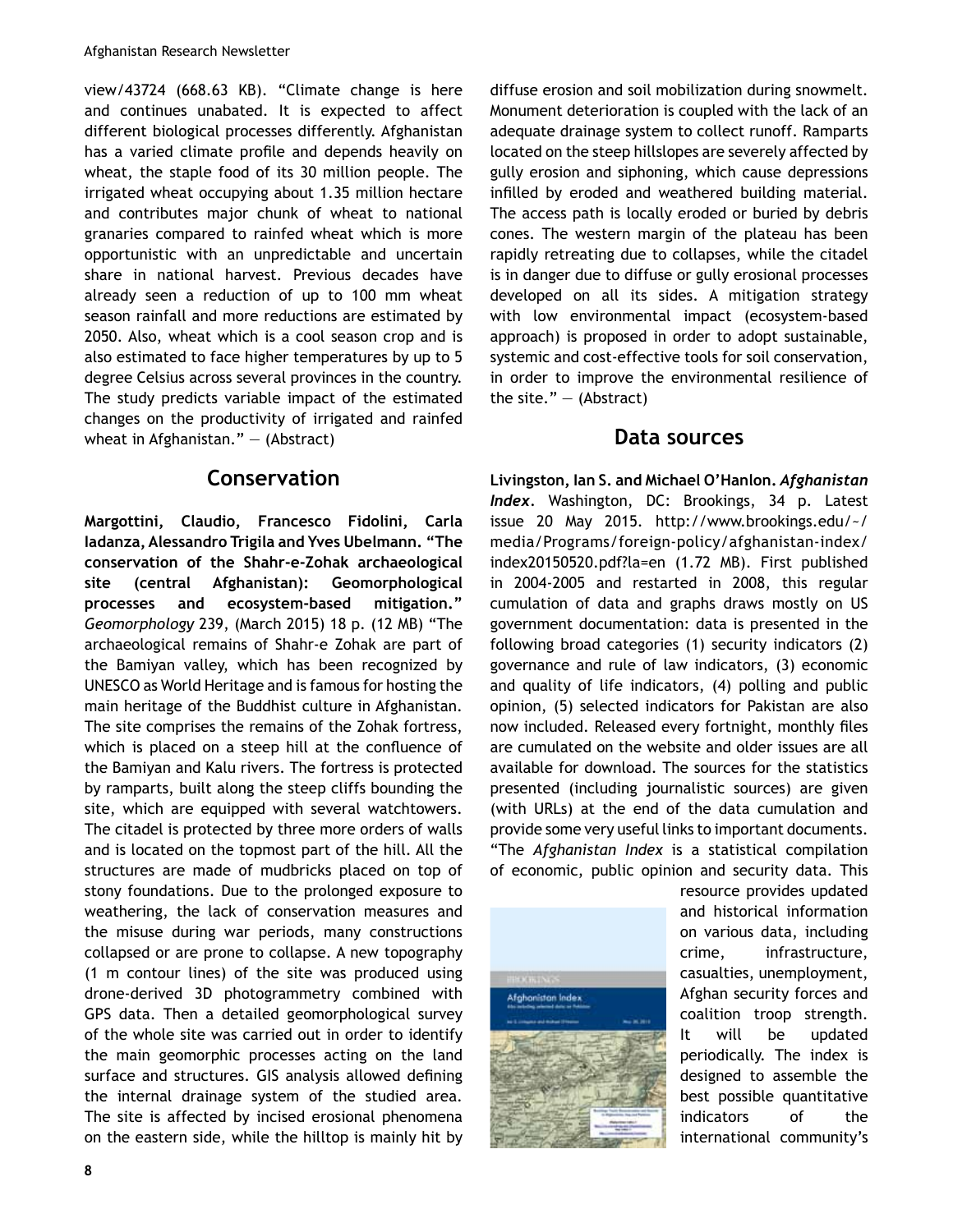counterinsurgency and nation-building efforts in Afghanistan, to track them over time, and to offer an objective set of criteria for benchmarking performance. It serves as an in-depth, non-partisan assessment of American and international efforts in Afghanistan, and is based primarily on U.S. government, Afghan government and NATO data. Although measurements of progress in any nation-building effort can never be reduced to purely quantitative data, a comprehensive compilation of such information can provide a clearer picture and contribute to a healthier and better informed debate." — (Website).

#### **Economy**

**"Afghanistan economic update, April 2015."**  Washington, DC: World Bank, (April 2015), http://documents [.worldbank.org/curated/](http://documents.worldbank.org/curated/en/2015/04/24424315/afghanistan-economic-update) [en/2015/04/24424315/afghanistan-economic](http://documents.worldbank.org/curated/en/2015/04/24424315/afghanistan-economic-update)[update](http://documents.worldbank.org/curated/en/2015/04/24424315/afghanistan-economic-update) (1.9 MB).This update of the fiscal state of Afghanistan has been published once or twice a year since September 2009. It provides a summary of data trends and an overview of economic indicators as reported by the Afghan government. "The political and security transition continues to take a heavy toll



on Afghanistan's economy. Economic growth is estimated to have fallen further to 2 percent in 2014 from 3.7 percent in 2013 and an average of 9 percent during 2003- 12. Political uncertainty combined with weak reform progress dealt a further blow in 2014 to investor and consumer confidence, already in a slump from uncertainty

building since 2013. As a result, growth in the nonagricultural sectors (manufacturing, construction, and services) is estimated to have fallen further in 2014. The agricultural harvest in 2014 was strong for the third year in a row, but was up only marginally from the bumper year of 2012. Agriculture benefited from robust cereals production thanks both to well distributed, timely rainfall and an increase in irrigated area for wheat cultivation. The growth outlook for 2015 remains weak. Afghanistan faces the dual challenge of restoring confidence in its economic prospects and addressing formidable medium term development challenges. The new government

articulated its development vision and a bold reform program through its paper 'realizing self-reliance: commitments to reforms and renewed partnership' presented at the London Conference on Afghanistan in December 2014. The paper presents the government's plans for tackling corruption and building better governance, restoring fiscal sustainability, bolstering private sector confidence, promoting growth, and improving security and political stability. Successful implementation of this bold reform program under difficult circumstances is the major challenge facing Afghanistan." — (Website)

**"Annual performance review report FY 1393 on strategic plan."** Kabul: Ministry of Finance, 28 p. (2015) http://mof.gov[.af/Content/files/MOF%20](http://mof.gov.af/Content/files/MOF%20ANNUAL%20PERFORMANCE%20REPORT%20FINAL%20-FY%201393%20RIMU(2).pdf) [ANNUAL%20PERFORMANCE%20REPORT%20FINAL%20](http://mof.gov.af/Content/files/MOF%20ANNUAL%20PERFORMANCE%20REPORT%20FINAL%20-FY%201393%20RIMU(2).pdf) [-FY%201393%20RIMU\(2\).pdf](http://mof.gov.af/Content/files/MOF%20ANNUAL%20PERFORMANCE%20REPORT%20FINAL%20-FY%201393%20RIMU(2).pdf) (720 KB). The annual performance review released by Afghanistan's Ministry of Finance for FY 2014.

**Parto, Saeed and Ehsan Saadat. "Resilience and conflict: Clustered enterprises of Balkh, Kabul and Parwan."** Kabul: Afghanistan Public Policy Research Organisation (APPRO), 67 p. (February 2015) [http://](http://appro.org.af/resilience-and-conflict-clustered-enterprises-of-balkh-kabul-and-parwan/) appro.org.af/resilience[-and-conflict-clustered](http://appro.org.af/resilience-and-conflict-clustered-enterprises-of-balkh-kabul-and-parwan/)[enterprises-of-balkh-kabul-and-parwan/](http://appro.org.af/resilience-and-conflict-clustered-enterprises-of-balkh-kabul-and-parwan/) (32 MB). "There remain significant gaps in the knowledge base that informs reconstruction policymaking and programming on strengthening the pre-existing (and resilient) bases of economic activity and growth in Afghanistan. Afghanistan's economy, particularly in urban areas, is to a significant extent made up of constellations of enterprises of the same correlated trades clustered around a number of identifiable locations. These clusters have at least two defining features of relevance for efforts to increase the productive capacity of Afghanistan's workforce. First, in almost all clusters there are apprenticeship

arrangements to train the future generation of tradespersons.

Second, there are clearly defined structures through which the sustenance of these cluster is maintained. Each cluster is represented by a *senf* (traditional guild) and/or *anjoman* (formal trade association) which, in turn, has membership of the *etehadia* (the national

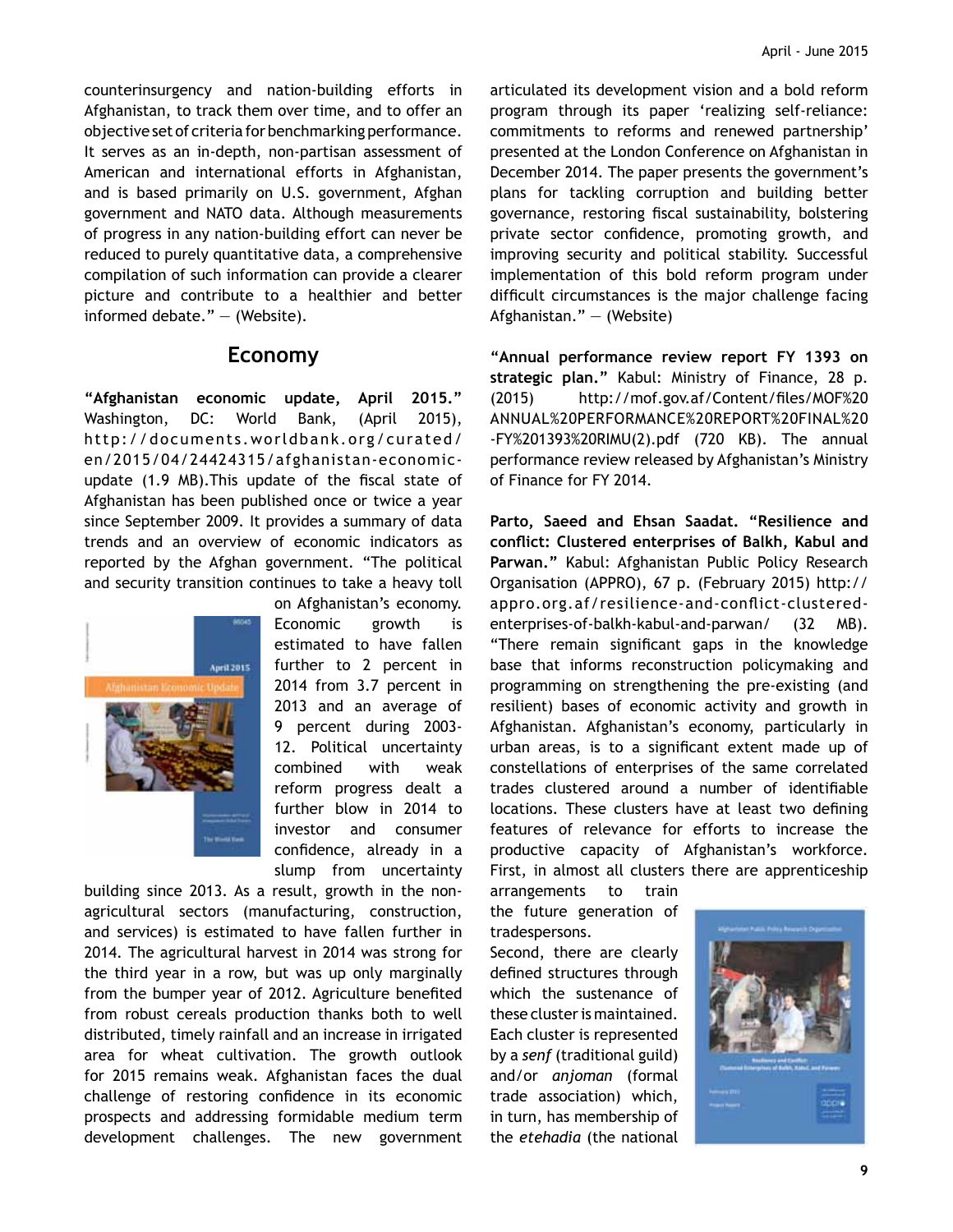apex organization or association). For a variety of reasons the micro and small-sized

Enterprises (MSSEs), senfs, anjomans, and the etehadia have persisted, some for hundreds of years and despite the recurring periods of turmoil and instability and continued to add net value to the Afghan economy. Ongoing research by Afghanistan Public Policy Research Organization (APPRO) has documented and analyzed the activities, economic contributions, and needs of bazaar-based (clustered) enterprises in major cities of Afghanistan since 2010. This programme commenced with a study of traditional clusters in Herat, concluded in September 2011, followed by another study in Kabul, Parwan, and Balkh starting in 2011 and concluding in mid-2013."

#### **Education**

**Kosha, Afifa, Spozhmay Oriya, Tahira Nabi, Sabera Halim, Sohaila Hofyani, Abida Liwal, Najibullah Safi, Mohamad Nadir Sahak, Bashir Noormal. "The resilience of women in higher education in Afghanistan."** Washington, DC: World Bank, 28 p. (January 2015)

[http://www-wds.worldbank.org/external/default/](http://www-wds.worldbank.org/external/default/WDSContentServer/WDSP/IB/2015/01/27/000333037_20150127220657/Rendered/PDF/939060WP0Box380BLIC00RR0Afghanistan.pdf) [WDSContentServer/WDSP/IB/2015/01/27/0003330](http://www-wds.worldbank.org/external/default/WDSContentServer/WDSP/IB/2015/01/27/000333037_20150127220657/Rendered/PDF/939060WP0Box380BLIC00RR0Afghanistan.pdf) [37\\_20150127220657/Rendered/PDF/939060WP0Bo](http://www-wds.worldbank.org/external/default/WDSContentServer/WDSP/IB/2015/01/27/000333037_20150127220657/Rendered/PDF/939060WP0Box380BLIC00RR0Afghanistan.pdf) [x380BLIC00RR0Afghanistan.pdf](http://www-wds.worldbank.org/external/default/WDSContentServer/WDSP/IB/2015/01/27/000333037_20150127220657/Rendered/PDF/939060WP0Box380BLIC00RR0Afghanistan.pdf) (6.5 MB). "Female access to higher education in Afghanistan is has

been and continues to be limited. At the basic education level, the country has made great advances since 2000; it increased access from 900,000 students in 2000, almost all boys, to 6.7 million students in 2009, and girls' enrollment increased from 5,000 under the Taliban to 2.4 million in the same time period (Afghanistan,



Ministry of Education 2009-2010). Seventy-one percent are currently enrolled in primary and middle school (Grades 1-9) and 29 percent are enrolled in secondary education (Grades 10-12; Samady 2013). The post-secondary gains for girls have already increased, as 120,000 girls have graduated from secondary school, and 15,000 have enrolled in universities (George W. Bush Institute 2013). Every year, more than 100,000 secondary school graduates write the Kankor, the nationwide higher education entrance exam, but due to insufficient spaces and limited capacity, only about half of those students find a spot at the government universities and colleges (UN Women 2013). Of the total number of university students, in 2009 only 24.8 percent were female (CEDAW 2011). The issue is not only access, but also retention and graduation. Even when female students enter universities, they require relevant support for gender-specific risks to help them complete their higher education careers. The authors need to learn more about the barriers to entering higher education, as well as to graduating successfully. Equally important is the need to understand what are the strengths, opportunities and resources that can help young girls and women consider, access, and acquire a quality higher education degree to contribute to the on-going development of their families, society and the country."  $-$  (Website)

**Lumley, Tom, Juliette Mendelovitz, Rachel Stanyon, Ross Turner, Maurice Walker. "Class 6 proficiency in Afghanistan 2013: Outcomes of a learning assessment of mathematical, reading and writing literacy."** Melbourne: Australian Council for Educational Research (ACER), 69 p. (March 2015) [http://research.acer.edu.au/cgi/viewcontent.](http://research.acer.edu.au/cgi/viewcontent.cgi?article=1000&context=mteg) [cgi?article=1000&context=mteg](http://research.acer.edu.au/cgi/viewcontent.cgi?article=1000&context=mteg) (5 MB). "In 2012, the Ministry of Education, Afghanistan, engaged the Australian Council for Educational Research (ACER) as a partner to support the development of a national learning assessment program in Afghanistan. To achieve this goal, the Learning Assessment unit of the Ministry of Education and ACER have collaborated to design and implement the Monitoring Trends in Educational Growth (MTEG) program in Afghanistan. MTEG is designed as a long-term monitoring program with one focus on trends in achievement outcomes in single class levels over time, and another focus on the growth of achievement in cohorts throughout the school cycle, from Class 3 through to Class 9. This paper presents the results of an assessment of mathematical, reading and writing literacy of Class 6 students in 13 provinces in Afghanistan, based on data collected in late 2013." — (Abstract)

#### **Health**

**Aluisio, Adam, Zabihullah Maroof, Daniel Chandramohan, Jane Bruce, Mohammad I. Masher, Semira Manaseki-Holland, Jeroen H. J. Ensink.**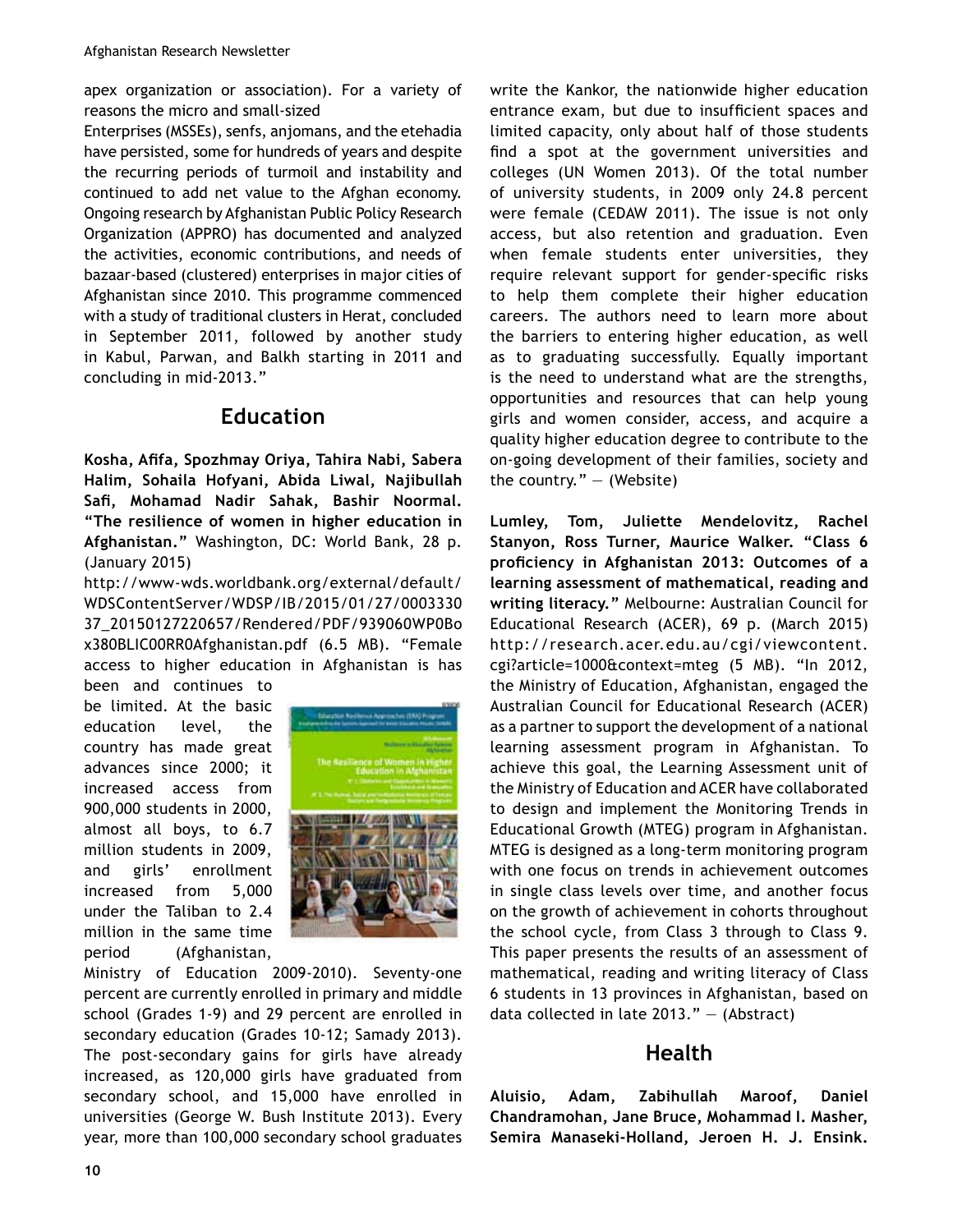**"Risk factors associated with recurrent diarrheal illnesses among children in Kabul, Afghanistan: A prospective cohort study."** *PLoS ONE* 10, no. 2, 15 p. (February 2015) (349 KB). "Childhood diarrheal illnesses are a major public health problem. In low-income settings data on disease burden and factors associated with diarrheal illnesses are poorly defined, precluding effective prevention programs. This study explores factors associated with recurrent diarrheal illnesses among children in Kabul, Afghanistan." — (Introduction)

**Hirose, Atsumi, Matthias Borchert, Jonathan Cox, Ahmad Shah Alkozai and Veronique Filippi. "Determinants of delays in travelling to an emergency obstetric care facility in Herat, Afghanistan: An analysis of cross-sectional survey data and spatial modelling."** *BMC Pregnancy and Childbirth* 15, no. 14, 13 p. (February 2015) [http://www.biomedcentral.](http://www.biomedcentral.com/content/pdf/s12884-015-0435-1.pdf) [com/content/pdf/s12884-015-0435-1.pdf](http://www.biomedcentral.com/content/pdf/s12884-015-0435-1.pdf) (1.8 MB). "Women's delays in reaching emergency obstetric care (EmOC) facilities contribute to high maternal and perinatal mortality and morbidity in low-income countries, yet few studies have quantified travel times to EmOC and examined delays systematically. We defined a delay as the difference between a woman's travel time to EmOC and the optimal travel time under the best case scenario. The objectives were to model travel times to EmOC and identify factors explaining delays. i.e., the difference between empirical and modelled travel times. A cost-distance approach in a raster-based geographic information system (GIS) was used for modeling travel times. Empirical data were obtained during a cross-sectional survey among women admitted in a life-threatening condition to the maternity ward of Herat Regional Hospital in Afghanistan from 2007 to 2008. Multivariable linear regression was used to identify the determinants of the log of delay. Amongst 402 women, 82 (20%) had no delay … Delays were mostly explained by the number of health facilities visited. A husband's large social network contributed to a delay. A complication with dramatic symptoms (e.g. PPH) shortened a delay while complications with less-alarming symptoms (e.g. severe infection) prolonged it. In-depth investigations are needed to clarify whether time is spent appropriately at lower-level facilities. Community members need to be sensitised to the signs and symptoms of obstetric complications and the urgency associated with them. Health-enhancing behaviours such as birth plans should be promoted in communities."  $-$  (Abstract)

**"Long-term health consequences of exposure to burn pits in Iraq and Afghanistan."** *Military Medicine*  180, 4 p., (June 2015) (467 KB). "It is well understood how hazardous combat operations can be as a result of the kinetic forces associated with modern weaponry. What is less appreciated is how other environmental factors come into play that further complicate and increase operational hazards. Those environmental factors may include very hot humid or frigid climates, high elevations, or locations far under the sea. Or the environment may contain disease vectors that can ravage the military forces "visiting" their domains. In addition, there are many sources of toxic chemical, biological, or radiological agents— both manmade and natural—that may be lurking in the background. This latter type of threat is examined by an IOM committee in response to a request from the Department of Veterans Affairs to examine the health consequences to military forces deployed in proximity to potentially hazardous burn pits in Iraq and Afghanistan." — (Foreword)

#### **History**

**Arjomand, Noah. "The folly of double government."** Kabul: Afghanistan Analysts Network, 14 p. (June 2015) [https://www.afghanistan-analysts.org/wp-content/](https://www.afghanistan-analysts.org/wp-content/uploads/2015/06/20150527_AAN_Discussion_Paper_NArjomand-The_Folly_of_Double_Government.pdf) [uploads/2015/06/20150527\\_AAN\\_Discussion\\_Paper\\_](https://www.afghanistan-analysts.org/wp-content/uploads/2015/06/20150527_AAN_Discussion_Paper_NArjomand-The_Folly_of_Double_Government.pdf) [NArjomand-The\\_Folly\\_of\\_Double\\_Government.pdf](https://www.afghanistan-analysts.org/wp-content/uploads/2015/06/20150527_AAN_Discussion_Paper_NArjomand-The_Folly_of_Double_Government.pdf) (572 KB). This paper "revisits Britain's attempt at state-building in Afghanistan from 1839-1841. The disastrous British retreat from Kabul in January 1842 and the subsequent British pillage of the Afghan capital are well-known events that have made it not only into Afghanistan's national mythos, but are also remembered in Britain as one of its worst military defeats. But what in the previous three years of British occupation had brought political tensions within the country to the point of open warfare? After all, British had installed their chosen monarch, Shah Shuja al-Mulk Saddozai, in Kabul with relative ease and, indeed, with the support of many in the local elite who would later fight against them. This paper argues that the failure of governing that led to the revolt against British occupation was rooted in the very structure of the hybrid state they created." — (Website)

**Gammell, Charlie. "The place of Herat in modern Afghanistan: Lessons from the March 1979 uprising."**  *Asian Affairs* 46, no. 1, 16 p. (February 2015) (125 KB). "It has been long been considered in the UK, and in the West in general, that Afghanistan's western city of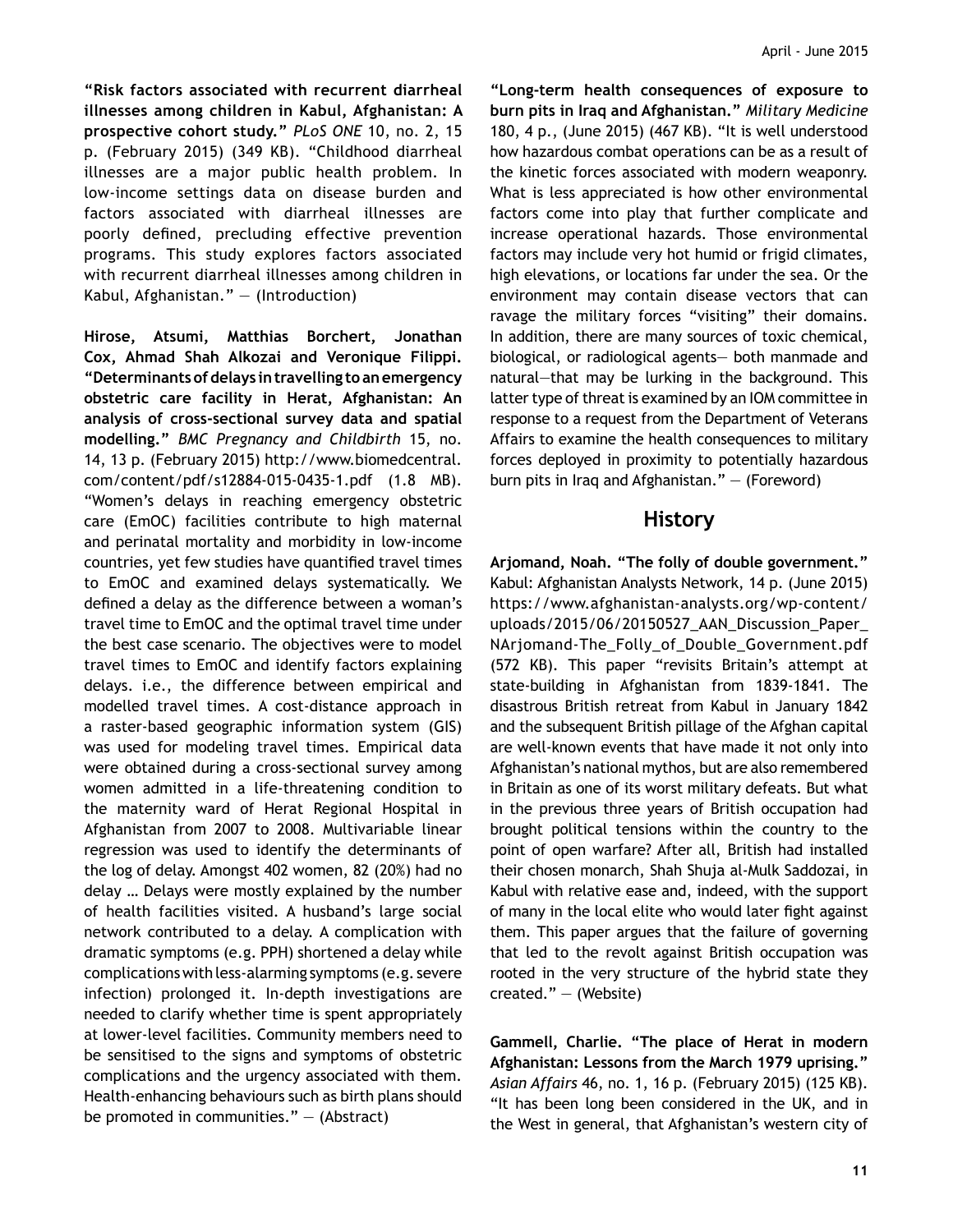Herat, a relative stone's throw from the border with Iran, is defined solely by its relations with that country. Many think that a slow-burning irredentism hangs over the city, and that Herat is something of a backwater in Afghanistan's national politics. We have assumed that Herat is simply a conduit for Iranian influence, and that its regional strongman, Ismail Khan, is a puppet of Tehran. Herat seemingly lacks the 'frontline' cachet of the headline-grabbing provinces of Kandahar and Helmand. However, whilst grains of truth may appear in these assumptions, they are largely wide of the mark."  $-$  (p. 51)

#### **Humanitarian Assistance**

**"Afghan National Army: Millions of dollars at risk due to minimal oversight of personnel and payroll data."** Arlington, Virginia: Special Inspector General for Afghanistan Reconstruction (SIGAR), 44 p. (April 2015) [https://www.sigar.mil/pdf/audits/SIGAR-15-](https://www.sigar.mil/pdf/audits/SIGAR-15-54-AR.pdf) [54-AR.pdf](https://www.sigar.mil/pdf/audits/SIGAR-15-54-AR.pdf) (1.4 MB). "This report discusses the results of SIGAR's audit of the processes for collecting and verifying the accuracy of Afghan National Army (ANA) personnel and payroll data, which are relied upon by the Combined Security Transition Command–Afghanistan (CSTC-A), the North Atlantic Treaty Organization (NATO) Resolute Support mission Essential Function 4, and the Afghan government. The report includes four recommendations."  $-$  (p. 4)

**"Afghanistan's mineral, oil, and gas industries: Unless U.S. agencies act soon to sustain investments made, \$488 million in funding is at risk."** Arlington, Virginia: Special Inspector General for Afghanistan Reconstruction (SIGAR), 44 p. (April 2015) [https://](https://www.sigar.mil/pdf/audits/SIGAR-15-55-AR.pdf) [www.sigar.mil/pdf/audits/SIGAR-15-55-AR.pdf](https://www.sigar.mil/pdf/audits/SIGAR-15-55-AR.pdf) (1.5 MB). "This report discusses the results of SIGAR's audit of U.S. efforts to develop Afghanistan's extractive industries, revenues from which could provide billions of dollars for the Afghan government and reduce reliance on foreign aid. This report focuses on the efforts of the Department of Defense (DOD) Task Force for Business and Stability Operations (TFBSO) and the U.S. Agency for International Development (USAID)."  $-$  (p. 5)

**"Civil aviation: U.S. efforts improved Afghan capabilities, but the Afghan government did not assume airspace management as planned."**  Arlington, Virginia: Special Inspector General for Afghanistan Reconstruction (SIGAR), 21 p. (May 2015) [https://www.sigar.mil/pdf/audits/SIGAR-15-58-AR.](https://www.sigar.mil/pdf/audits/SIGAR-15-58-AR.pdf)

[pdf](https://www.sigar.mil/pdf/audits/SIGAR-15-58-AR.pdf) (470 KB). Audit of US government programme to support reconstruction of Afghanistan's civil aviation system.

**"Department of Defense Commander's Emergency Response Program (CERP): Priorities and spending in Afghanistan for fiscal years 2004 – 2014."** Arlington, Virginia: Special Inspector General for Afghanistan Reconstruction (SIGAR), 31 p. (April 2015) [https://](https://www.sigar.mil/pdf/special%20projects/SIGAR-15-49-SP.pdf) [www.sigar.mil/pdf/special%20projects/SIGAR-15-](https://www.sigar.mil/pdf/special%20projects/SIGAR-15-49-SP.pdf) [49-SP.pdf](https://www.sigar.mil/pdf/special%20projects/SIGAR-15-49-SP.pdf) (1.9 MB). An analysis of funding for the Commander's Emergency Response Programme (CERP) between 2004 and 2014. A total of \$3.7 billion was appropriated but only \$2.3 billion, or 62 percent, of that has been disbursed.

**Keane, Conor and Glenn Diesen. "Divided we stand: The US foreign policy bureaucracy and nationbuilding in Afghanistan."** *International Peacekeeping,* 22, no. 3, 25 p. (May 2015) (227 KB). "Afghanistan was the first major test for US nation-building efforts in the twenty-first century. Previous analyses have identified many of the barriers that prevented the USA from engaging in effective infrastructure development, governance, security, counterinsurgency and counternarcotics. Drawing upon interviews with senior US officials, this article offers an alternative account of the nation-building experience that highlights problems within the US government. Building on the assertions of Graham Allison, it focuses on the behaviour of the agencies and individuals within the US bureaucracy. It is argued that a lack of effective leadership permitted bureaucratic disorder between and within the military establishment, the State Department and the United States Agency for International Development (USAID). The conflict that was precipitated by this dissonance prevented the emergence of a cohesive nation-building strategy."  $-$  (Abstract)

**"Quarterly Report to the United States Congress, 30 April 2015."** Arlington, Virginia: Special Inspector General for Afghanistan Reconstruction (SIGAR), 259 p. (April 2015) [https://www.sigar.mil/pdf/](https://www.sigar.mil/pdf/quarterlyreports/2015-04-30qr.pdf) [quarterlyreports/2015-04-30qr.pdf](https://www.sigar.mil/pdf/quarterlyreports/2015-04-30qr.pdf) (7168 KB). "This report provides a summary of SIGAR's oversight work and an update on developments in the three major sectors of Afghanistan's reconstruction effort from January 1 to March 31, 2015. It also includes a commentary on the need to improve the reliability of numbers reporting on Afghan security forces. During this reporting period, SIGAR published 26 audits, inspections, letters, and other reports assessing the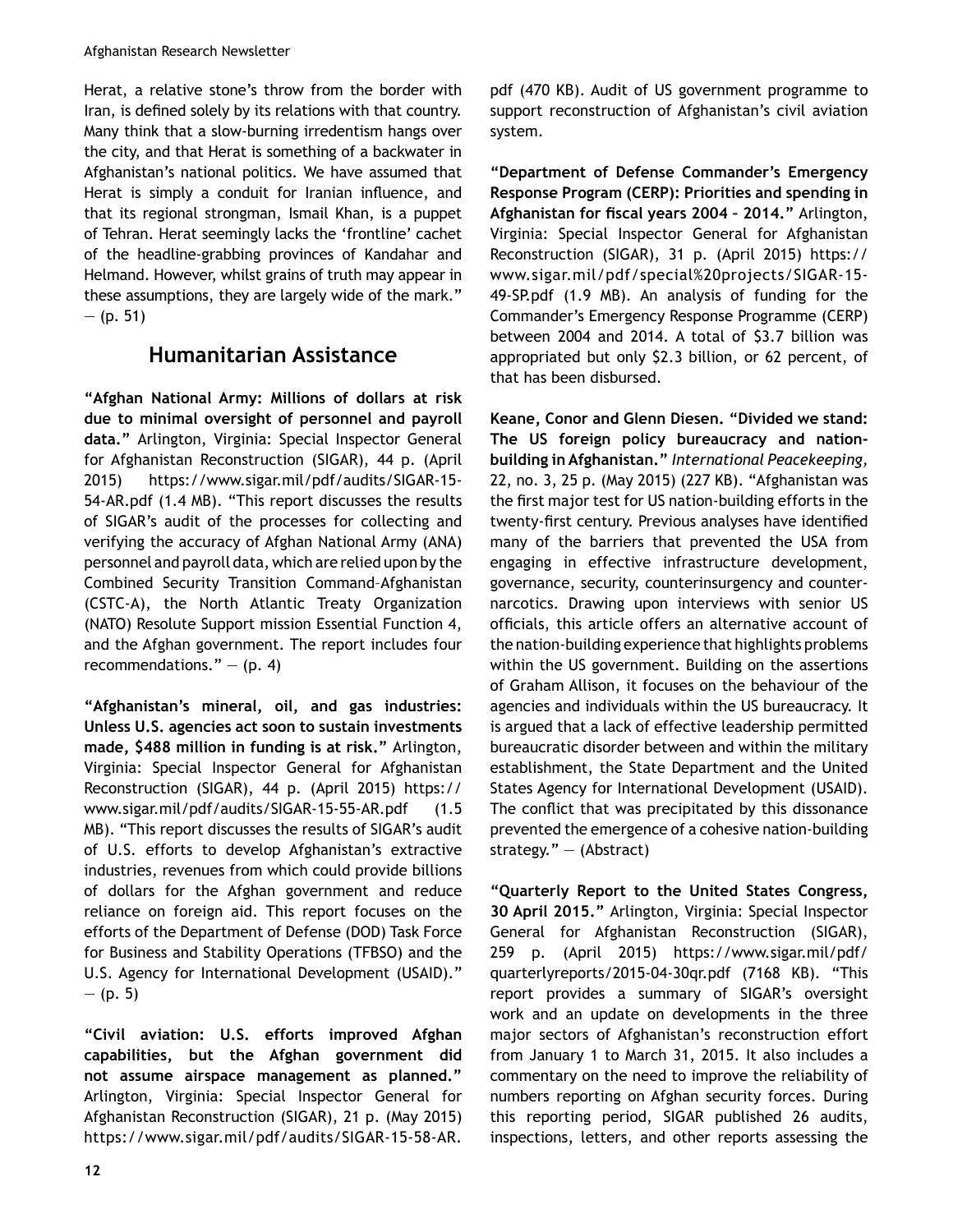

U.S. efforts to build the Afghan security forces, improve governance, and facilitate economic and social development. These reports identified a number of problems, including a lack of accountability, failures of planning, and construction deficiencies. The monetary results from SIGAR's ongoing investigations totaled over

\$1.1 million from criminal fines, restitutions, and forfeitures. SIGAR investigations also resulted in three arrests, seven convictions, five criminal informations, four sentencings, and the exclusion of two individuals from U.S. military installations. SIGAR's suspension and debarment program experienced a major breakthrough this quarter, as the majority of the 43 individuals and entities that SIGAR referred to the Army have been publicly listed in the General Services Administration's System for Award Management, providing a readily accessible notice to contracting officers and prime contractors that the listed individuals and entities should be restricted from receiving contracts, grants, and cooperative agreements. Additionally, SIGAR referred 22 individuals and 22 companies for suspension or debarment based on allegations that they engaged in fraud and non-performance in contracts."  $-$  (Executive Summary, p. iv)

**"USAID's Increased Electoral Participation in Afghanistan Program: Audit of costs incurred by the Consortium for Elections and Political Process Strengthening."**Arlington, Virginia: Special Inspector General for Afghanistan Reconstruction (SIGAR), 67 p. (June 2015) [https://www.sigar.mil/pdf/audits/](https://www.sigar.mil/pdf/audits/Financial_Audits/SIGAR-15-61-FA.pdf) [Financial\\_Audits/SIGAR-15-61-FA.pdf](https://www.sigar.mil/pdf/audits/Financial_Audits/SIGAR-15-61-FA.pdf) (692 KB). Audit of a USAID programme to increase electoral participation through the Consortium for Elections and Political Process Strengthening (CEPPS). Total project costs were \$91.5 million from September 2008-September 2013.

#### **Media**

**"USAID's Afghanistan Media Development and Empowerment Project: Audit of costs incurred by Internews Network."** Arlington, Virginia: Special Inspector General for Afghanistan Reconstruction (SIGAR), 37 p. (June 2015) [https://www.sigar.mil/](https://www.sigar.mil/pdf/audits/Financial_Audits/SIGAR-15-64-FA.pdf)

[pdf/audits/Financial\\_Audits/SIGAR-15-64-FA.pdf](https://www.sigar.mil/pdf/audits/Financial_Audits/SIGAR-15-64-FA.pdf) (1.3 MB). Audit of a USAID programme contracted out through Internewsto strengthen the Afghan media sector through the Afghanistan Media Development and Empowerment Project (AMDEP). Total project costs were more than \$31 million between November 2010 through December 2013.

#### **Mineral resources**

**Renaud, Karine M., Bruce R. Wardlaw, and Bernard E. Hubbard. "Assessment of bauxite, clay, and laterite deposits in Afghanistan."** Reston, VA: US Geological Survey, 49 p. (April 2015) [http://pubs.usgs.](http://pubs.usgs.gov/of/2014/1210/pdf/ofr2014-1210.pdf) [gov/of/2014/1210/pdf/ofr2014-1210.pdf](http://pubs.usgs.gov/of/2014/1210/pdf/ofr2014-1210.pdf) (5 MB).

"Bauxite-bearing rocks are present in several regions of Afghanistan; specifically, the southeast segment of the North Afghanistan Platform, the eastern parts of South Afghanistan, and within the Afghanistan-North and -South Pamir Fold Regions. Bauxite-bearing rocks occur at various stratigraphic levels, in lithologically different sequences of sedimentary rocks. The bauxites are paleosols and represent previous, rather than recent, weathering events. Bauxites and bauxite-type horizons are most common at the base of carbonate rock units, where they form the basal horizons of sedimentary rock sequences separated by erosion and stratigraphic unconformity surfaces. Less common are zones in redeposited weathering developed on igneous rocks. At present there are five known stratigraphic intervals with significant bauxite and bauxite-type deposits and occurrences: the lower Permian, the upper Permian, the Upper Triassic, the Lower Jurassic, and the base of the Upper Jurassic. This report summarizes a compilation and review of geological data for regions in Afghanistan that contain bauxite deposits and occurrences based on work conducted during 2009 to 2011 by the U.S. Geological Survey, the U.S. Department of Defense Task Force for Business and Stability Operations, and the Afghanistan Geological Survey." — (Abstract)

#### **Natural disasters**

**Zhang, Jianqiang, Deo Raj Gurung, Rongkun Liu, Manchiraju Sri Ramachandra Murthy, Fenghuan Su. "Abe Barek landslide and landslide susceptibility assessment in Badakhshan Province, Afghanistan."**  *Landslides* 12, 13 p. (2015) (8.6 MB). "Landslide is one of the most widely distributed mass movements in mountainous areas. With its wide spreading, abrupt, and seasonal characteristics, landslide always causes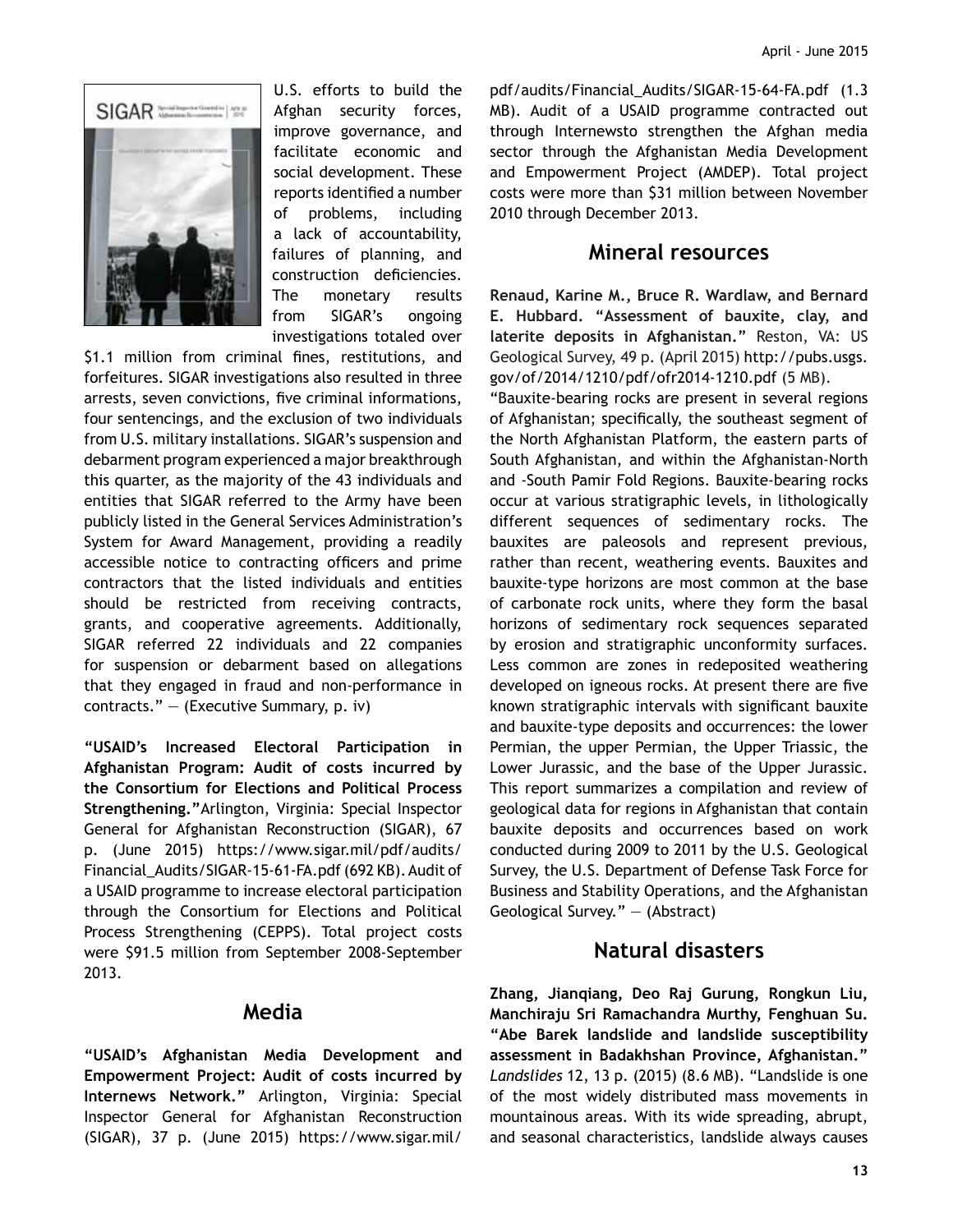huge risks towards transportation, human settlements, industrial and mining plants, water resources facilities, and hydropower stations. Abe Barek landslide, which happened in the morning of May 2, 2014, in Ago District, Badakhshan Province, Afghanistan, buried 86 houses and took the lives of almost 2700 people. Many factors triggered the occurrence of this disaster. Firstly, the landslide impacted area has a complex geologic structure that bears concentrated faults with mountain slopes covered by thick loess. Secondly, at the time of landslide, a continuous rainfall had deepened the level of moisture in the loess layer, which made the loess mass heavier and changed the soil body's mechanical properties. Thirdly, a similar landslide once happened on the same slope, which destroyed the land cover and transformed the topology of the slope. In addition, farming and irrigating activities may have also affected the stability of loess mass in this area. Upon an initial examination of landslide distribution in Badakhshan Province by using highresolution remote sensing images from Google Earth, a total number of 609 landslide sites were identified in this area, and a landslide susceptibility assessment was completed by utilizing weight-of-evidence method. Several suggestions on landslide risk reduction in this remote mountainous area are proposed at the end of this paper."  $-$  (Abstract)

#### **Opium and cannabis**

**Parenti, Christian. "Flower of war: An environmental history of opium poppy in Afghanistan."** *SAIS Review of International Affairs* 35, no. 1, 19 p. (Winter-Spring 2015) (486 KB). "Why this paradox of increasing poppy cultivation even as there has been a robust eradication effort? The answer involves interactions between social structures and environmental dynamics; and most crucially, water availability. Several facts are central: Afghanistan is an arid and semiarid country, yet twothirds of Afghans work in agriculture. Afghan agriculture is highly dependent on irrigation, but the irrigation system is badly dilapidated. Afghanistan has suffered a decade-long drought, coinciding with most of the US-led military occupation, and opium poppy is very drought resistant, requiring only one-fifth or onesixth the water needed by traditional crops like wheat. Furthermore, the drought fits the pattern predicted by various climate models that study anthropogenic climate change."  $-$  (pg. 183)

#### **Politics and government/governance**

**Callen, Michael and James D. Long. "Institutional corruption and election fraud: Evidence from a field experiment in Afghanistan."** *American Economic Review* 105, no. 1, 60 p. (June 2014) (2.5 MB). [http://](http://epod.cid.harvard.edu/files/epod/files/american_economic_review_vol_105_no_1_callen_2015.pdf) epod.cid.harvard[.edu/files/epod/files/american\\_](http://epod.cid.harvard.edu/files/epod/files/american_economic_review_vol_105_no_1_callen_2015.pdf) [economic\\_review\\_vol\\_105\\_no\\_1\\_callen\\_2015.pdf](http://epod.cid.harvard.edu/files/epod/files/american_economic_review_vol_105_no_1_callen_2015.pdf) (2.5 MB). "Many governments are not responsive to their citizens. Fair elections provide an important means of improving responsiveness by making elected officials accountable to voters. However, election fraud undermines this critical function in many young democracies, often at the hands of tightly networked groups of political elites. This paper examines whether candidates exploit connections to elections officials to add fraudulent votes during the aggregation process. We study this problem in Afghanistan, a country where democratic institutions are struggling to develop after the last three decades of continuous conflict." — (Introduction, p. 2)

**Cordesman, Anthony H. "Transition in Afghanistan: Losing the forgotten war?"** Washington, DC: Center for Strategic and International Studies (CSIS), draft copy, 202 p. (January 2015) [http://csis.org/files/](http://csis.org/files/publication/150126_Losing_Forgotten_War.pdf) [publication/150126\\_Losing\\_Forgotten\\_War.pdf](http://csis.org/files/publication/150126_Losing_Forgotten_War.pdf) (4.9 MB). "The most anyone can realistically hope for is a relatively stable and secure country will emerge over the next five to ten years. What many of the more realistic military and aid personnel serving in Afghanistan have come to call "Afghan good enough." In fact, limited engagement or actual disengagement may be the best US strategy given the limitations of US resources, the probability of sustained success at a credible level of effort, and competing strategic priorities in other regions. The analysis in this report does indicate, however, that the marginal additional cost of helping Afghanistan make a successful Transition may be relatively limited compared to the current effort, which may well end in failure."  $-$  (p. viii)

**Englehart, Neil and Patrick Grant. "Governors, governance, and insurgency in Karzai's Afghanistan."**  *Asian Survey* 55, no. 2, 26 p. (March/April 2015) [http://](http://www.jstor.org/stable/10.1525/as.2015.55.2.299) [www.jstor.org/stable/10.1525/as.2015.55.2.299](http://www.jstor.org/stable/10.1525/as.2015.55.2.299)  (282 KB). "Critics claim that lack of professionalism among Afghan provincial leaders undermines the government's legitimacy, creating opportunities for the insurgency. Data on provincial governors show that those most effective at deterring insurgent attacks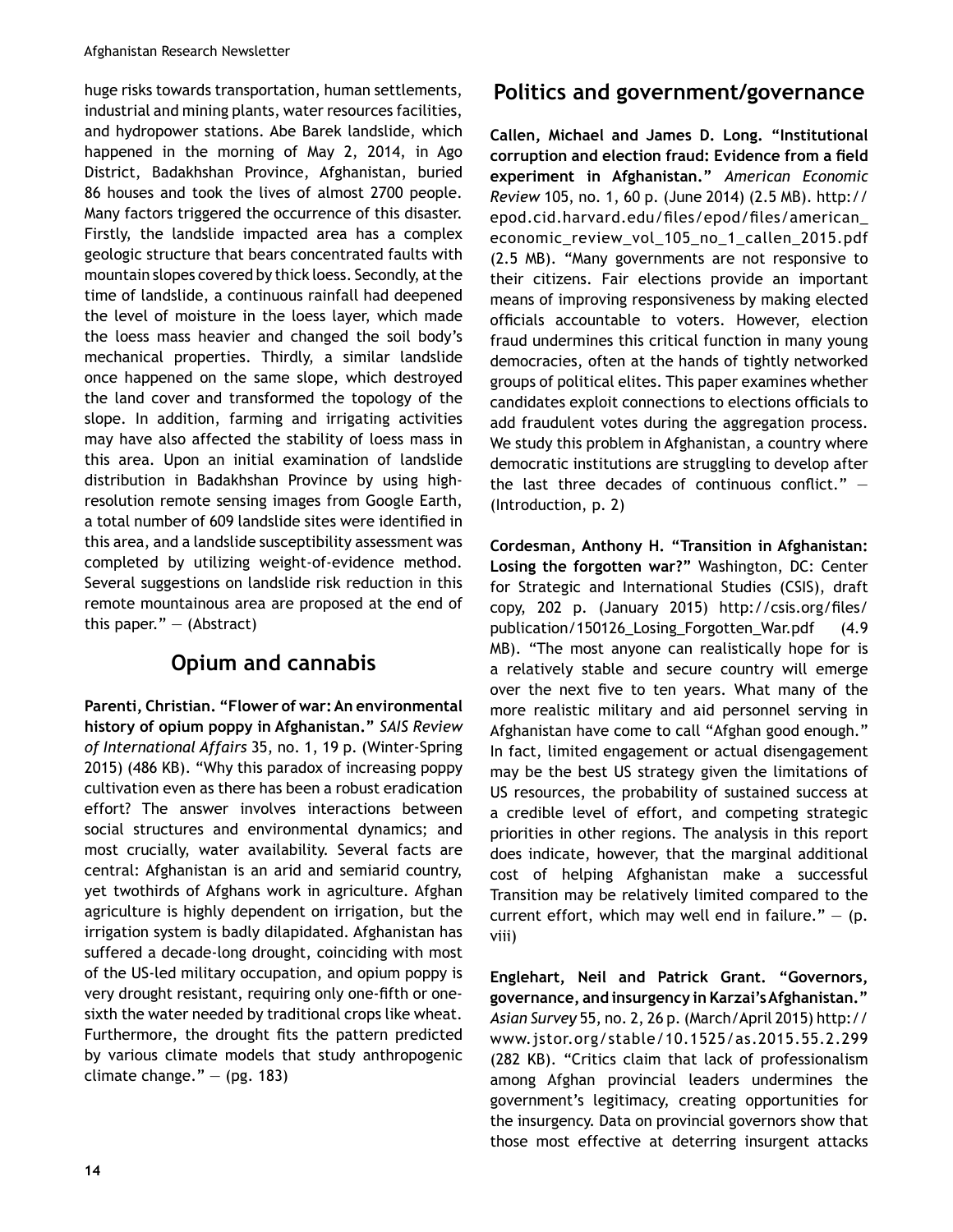tend to have qualities associated with "warlords" rather than professionalism. Decentralization could harness these characteristics to improve governance." — (Abstract)

**Giustozzi, Antonio and Silab Mangal. "Violence, the Taliban, and Afghanistan's 2014 elections."**  Washington, DC: United States Institute of Peace (USIP), 36 p. (January 2015) [http://www.usip.org/](http://www.usip.org/sites/default/files/PW103-Violence-the-Taliban-and-Afghanistan-s-2014-Elections.pdf) [sites/default/files/PW103-Violence-the-Taliban-and](http://www.usip.org/sites/default/files/PW103-Violence-the-Taliban-and-Afghanistan-s-2014-Elections.pdf)-[Afghanistan-s-2014-Elections.pdf](http://www.usip.org/sites/default/files/PW103-Violence-the-Taliban-and-Afghanistan-s-2014-Elections.pdf) (1.8 MB). "This report sheds light on the controversial 2014 presidential election in Afghanistan through the murky lens of the Taliban. How did they view it? Was the violence as high as in previous elections? What were their strategies in the lead-up? How did it affect their image, if at all? What strategies are they adopting in its wake? Are they moving closer to Afghan mainstream politics, which for the most part is still made of strongmen, manipulation, and corrupt patronage networks rather than based on liberal and democratic principles? Or is the mainstream moving closer to the Taliban, as far as the use of violence in the elections is concerned?" — (Website)

**Hamidi, Farid and Aruni Jayakody. "Separation of powers under the Afghan Constitution: A case study."** Kabul: Afghanistan Research and Evaluation Unit (AREU), 55 p. (March 2015)

[http://www.areu.org.af/Uploads](http://www.areu.org.af/Uploads/EditionPdfs/1507E%20Saperation%20of%20Powers%20Under%20the%20Afghan%20Constitution%20A%20Case%20Study.pdf) / [EditionPdfs/1507E%20Saperation%20of%20Powers%20](http://www.areu.org.af/Uploads/EditionPdfs/1507E%20Saperation%20of%20Powers%20Under%20the%20Afghan%20Constitution%20A%20Case%20Study.pdf) [Under%20the%20Afghan%20Constitution%20A%20](http://www.areu.org.af/Uploads/EditionPdfs/1507E%20Saperation%20of%20Powers%20Under%20the%20Afghan%20Constitution%20A%20Case%20Study.pdf) [Case%20Study.pdf](http://www.areu.org.af/Uploads/EditionPdfs/1507E%20Saperation%20of%20Powers%20Under%20the%20Afghan%20Constitution%20A%20Case%20Study.pdf) (815 KB). "The separation of power under the Afghan Constitution suffers from flaws, both on paper and in practice. Power is firmly tilted in favor of the executive, at the expense of the judiciary and the legislature. The no-confidence vote against the then Foreign Minister, Dr Rangin Spanta, brought to the fore ambiguities in the Constitution as well as



inherent weaknesses in the way each branch of government operates. The ensuing political crisis severely tested the existing constitutional architecture, and demonstrated that in high-stakes moments none of the branches of government are willing to accept the constitutional powers and duties of the

others. This Case Study examines the way power has been separated under the Afghan Constitution, and using the events relating to Dr Spanta's no-confidence vote, analyses how they have functioned in practice."

**Jackson, Ashley. "Politics and governance in Afghanistan: The case of Kandahar."** Kabul: Afghanistan Research and Evaluation Unit (AREU), 35 p. (July 2015)

[http://www.areu.org.af/Uploads/](http://www.areu.org.af/Uploads/EditionPdfs/1513E%20Politics%20and%20governance%20in%20Afghanistan%20The%20case%20of%20Kandahar.pdf) EditionPdfs [/1513E%20Politics%20and%20](http://www.areu.org.af/Uploads/EditionPdfs/1513E%20Politics%20and%20governance%20in%20Afghanistan%20The%20case%20of%20Kandahar.pdf) [governance%20in%20Afghanistan%20The%20case%20](http://www.areu.org.af/Uploads/EditionPdfs/1513E%20Politics%20and%20governance%20in%20Afghanistan%20The%20case%20of%20Kandahar.pdf) [of%20Kandahar.pdf](http://www.areu.org.af/Uploads/EditionPdfs/1513E%20Politics%20and%20governance%20in%20Afghanistan%20The%20case%20of%20Kandahar.pdf) (648 KB). "The second in a series of case studies undertaken by the Afghanistan Research and Evaluation Unit(AREU) and the Overseas

Development Institute (ODI) as part of the Secure Livelihoods Research Consortium (SLRC)'s work, this research aims to look at subnational governance and access to public goods. It seeks to understand the power relations at play, attempting to separate how government functions in reality from narratives created by the international community



about how government should function. Kandahar was chosen for research based on its economic, political and social importance, being only second to Kabul as a political seat of power. There is an old adage that whoever controls Kandahar controls Afghanistan, but the reverse could equally be true: whoever controls Afghanistan must control Kandahar."

**Jayakody, Aruni. "Evolution of fundamental rights in Afghanistan: 1924-2004."** Kabul: Afghanistan Research and Evaluation Unit (AREU), 4 p. (April 2015) http://www.areu [.org.af/Uploads/](http://www.areu.org.af/Uploads/EditionPdfs/1508E%20Evolution%20of%20Fundamental%20Rights%20in%20Afghanistan%201924-2004.pdf) [EditionPdfs/1508E%20Evolution%20of%20](http://www.areu.org.af/Uploads/EditionPdfs/1508E%20Evolution%20of%20Fundamental%20Rights%20in%20Afghanistan%201924-2004.pdf) [Fundamental%20Rights%20in%20Afghanistan%20](http://www.areu.org.af/Uploads/EditionPdfs/1508E%20Evolution%20of%20Fundamental%20Rights%20in%20Afghanistan%201924-2004.pdf) [1924-2004.pdf](http://www.areu.org.af/Uploads/EditionPdfs/1508E%20Evolution%20of%20Fundamental%20Rights%20in%20Afghanistan%201924-2004.pdf) (281 KB). "Among Afghanistan's six constitutions, the 1931, 1964 and 2004 constitutions are important landmarks for the evolution of fundamental rights in the country. The discourse surrounding the drafting processes of the 1931 and 1964 constitutions did not reflect an awareness of the philosophical origins of fundamental rights or an existence of a civic culture of fundamental rights. Rather, in the case of the 1931 and 1964 constitutions the inclusion of fundamental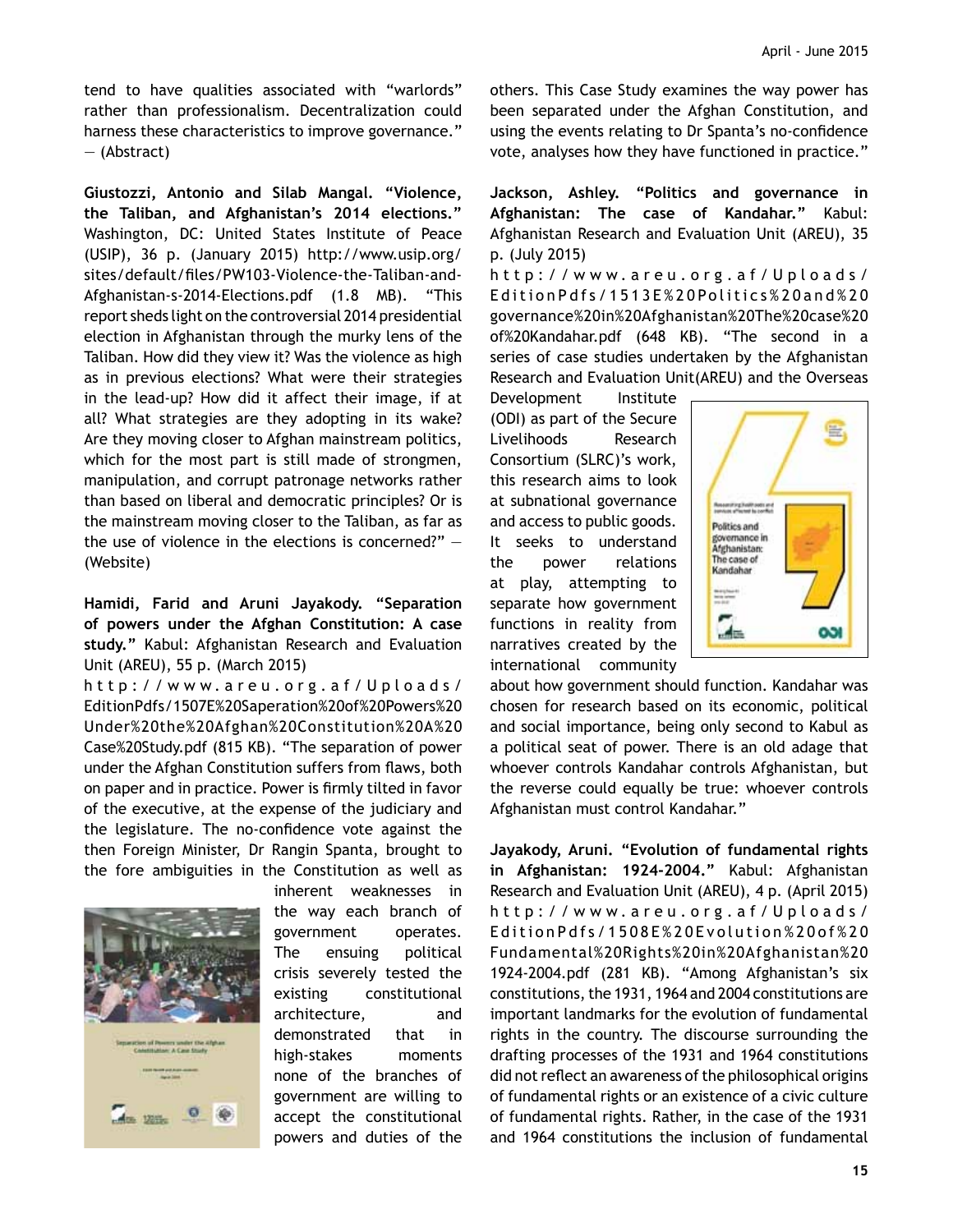rights was the direct result of rulers who had western orientations and in particular favoured technological innovation. In this regard certain continuities can be seen with the 2004 constitution, where the inclusion of strong fundamental rights provisions was the result of both the involvement of the international community and the presence of western-educated Afghan elites in the constitution drafting process.

**Jayakody, Aruni. "Separation of powers in Afghanistan: Theory and practice."** Kabul: Afghanistan Research and Evaluation Unit (AREU), 4 p. (April 2015) http://www [.areu.org.af/Uploads/](http://www.areu.org.af/Uploads/EditionPdfs/1509E%20Separation%20of%20Powers%20in%20Afghanistan%20Theory%20and%20Practice.pdf) [EditionPdfs/1509E%20Separation%20of%20Powers%20](http://www.areu.org.af/Uploads/EditionPdfs/1509E%20Separation%20of%20Powers%20in%20Afghanistan%20Theory%20and%20Practice.pdf) [in%20Afghanistan%20Theory%20and%20Practice.pdf](http://www.areu.org.af/Uploads/EditionPdfs/1509E%20Separation%20of%20Powers%20in%20Afghanistan%20Theory%20and%20Practice.pdf) (325 KB). "For both historical and practical reasons the drafters of the 2004 constitution provided for a strong Executive Branch. Not only was power centralised at the centre but the executive was also granted extensive powers to keep the whole of government functioning. The executive has significant powers to legislate and make appointments to all levels of the judiciary. This has significantly undermined both the separation and balance of powers among the three branches of government. As a result, executive overreach has been one of the biggest challenges to constitutionalism in Afghanistan over the last decade. There have been a number of troubling instances; for example, the use of legislative decrees under Article 79 as well as the failure to follow constitutionally mandated procedures when making appointments to senior levels of the judiciary."

**Pain, Adam and Georgina Sturge. "Mapping village variability in Afghanistan: The use of cluster analysis to construct village typologies."** Kabul: Afghanistan Research and Evaluation Unit (AREU), 59 p. (May 2015) [http://www.areu.org.af/Uploads/](http://www.areu.org.af/Uploads/EditionPdfs/1512EMapping%20village%20variability%20in%20Afghanistan%20The%20use%20of%20cluster%20analysis%20to%20construct%20village%20typologies.pdf) [EditionPdfs/1512EMapping%20village%20variability%20](http://www.areu.org.af/Uploads/EditionPdfs/1512EMapping%20village%20variability%20in%20Afghanistan%20The%20use%20of%20cluster%20analysis%20to%20construct%20village%20typologies.pdf) [in%20Afghanistan%20The%20use%20of%20cluster%20](http://www.areu.org.af/Uploads/EditionPdfs/1512EMapping%20village%20variability%20in%20Afghanistan%20The%20use%20of%20cluster%20analysis%20to%20construct%20village%20typologies.pdf)



[analysis%20to%20](http://www.areu.org.af/Uploads/EditionPdfs/1512EMapping%20village%20variability%20in%20Afghanistan%20The%20use%20of%20cluster%20analysis%20to%20construct%20village%20typologies.pdf) [construct%20village%20](http://www.areu.org.af/Uploads/EditionPdfs/1512EMapping%20village%20variability%20in%20Afghanistan%20The%20use%20of%20cluster%20analysis%20to%20construct%20village%20typologies.pdf) [typologies.pdf](http://www.areu.org.af/Uploads/EditionPdfs/1512EMapping%20village%20variability%20in%20Afghanistan%20The%20use%20of%20cluster%20analysis%20to%20construct%20village%20typologies.pdf) (1.1 MB). "The evidence and analysis reported in this paper point to important differences between villages in the ways village elite behaves and the consequences this might have for the generation of public goods, both old and new, within the village. Further, the

evidence from the villages sampled in Nangarhar and Badakhshan and the cluster analyses reveals there are distinct types of villages and suggests what some of the underlying causal factors of this variation might be."

#### **Regional stability**

**Akhtar, Rabia and Jayita Sarkar. "Pakistan, India and China in Afghanistan after US drawdown."**  Washington, DC: Stimson Center, 13 p. (January 2015) http://works.bepress.com/cgi/viewcontent. cgi?article=1019&context=rabiaakhtar&sei-redir=1&r eferer=http%3A%2F%2Fscholar.google.com%2Fscholar %3Fq%3Dafghanistan%2Bdevelopment%2Bassistance% 26btnG%3D%26hl%3Den%26as\_sdt%3D0%252C5%26as\_ ylo%3D2015#search=%22afghanistan%20 development%20assistance%22 (401 KB). "As American involvement in South Asia enters a new phase after Washington's impending military withdrawal from Afghanistan, much uncertainty prevails with respect to the most appropriate strategy for maintaining stability

in the region. Domestic political instability in Pakistan—an important American ally—continues, cross border tensions rage between India and Pakistan, and terrorism continues to threaten civilian life in Pakistan, India, and in the Xinjiang province of China. All this further enhances concerns about the nature and character of the regional strategic



environment in the coming years. This paper examines the strategic future of South Asia in the wake of the U.S. drawdown from Afghanistan through three key research questions: first, how does the U.S. drawdown from Afghanistan affect the regional security and economic interests of India, Pakistan, and China? Secondly, what kinds of responses to terror attacks by India, Pakistan and China could further destabilize the region? Thirdly, what key steps can the United States take to prevent further instability in this context?"  $-$  (Introduction)

**Cheng, Joseph. "The Afghanistan situation and China's new approach to the SCO."** *Asian Survey* 55, no. 2, 25 p. (March/April 2015) (287 KB). "This article examines China's concern to prevent terrorism and maintain stability in Central Asia through the SCO. The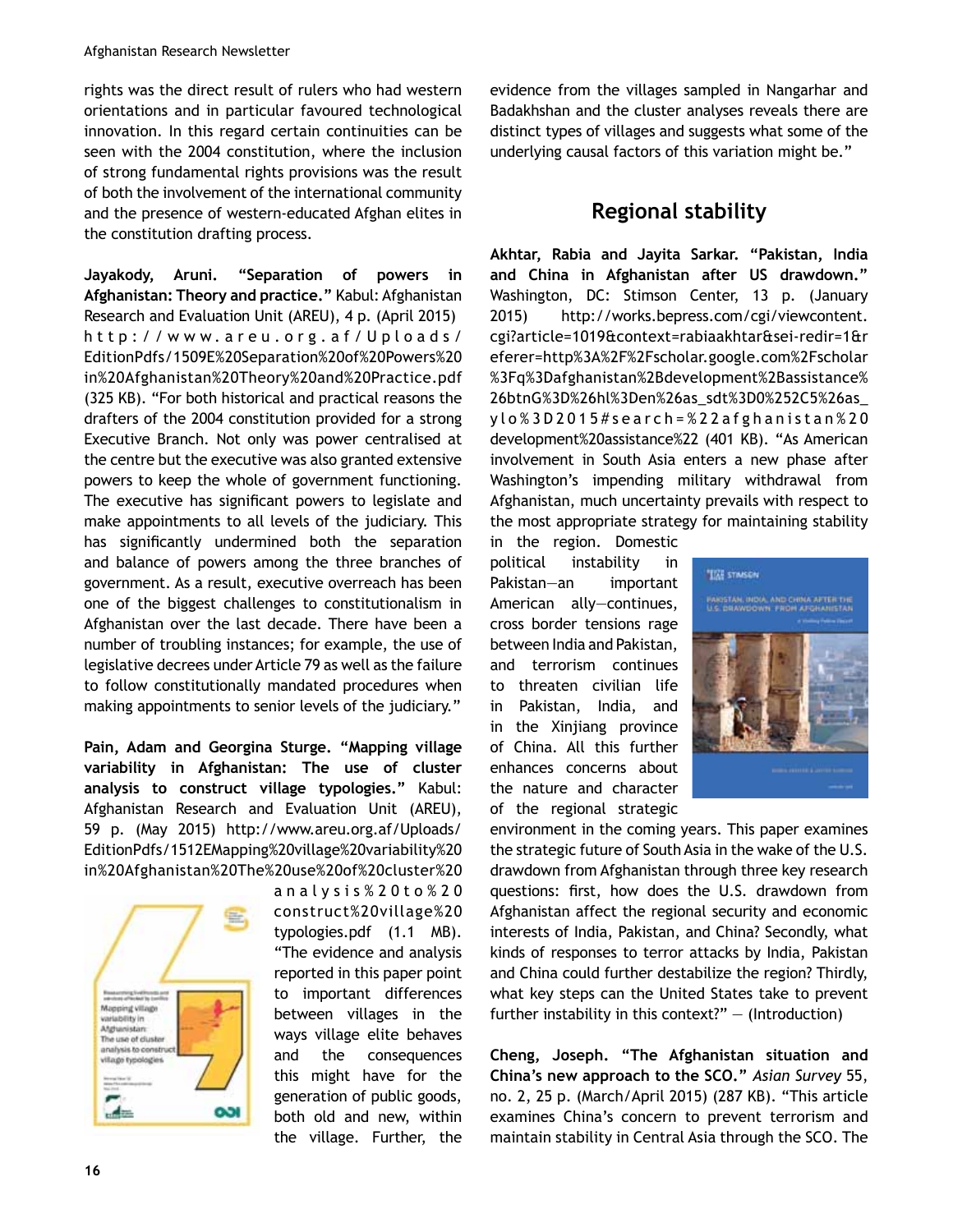situation in Afghanistan has raised concerns among SCO member countries and strengthened common interests to maintain the regional organization, regime stability, and economic co-operation within it."  $-$  (Abstract)

**Scobell, Andrew. "China ponders post-2014 Afghanistan: Neither 'all-in' nor bystander."** *Asian Survey* 55, no 1, 21 p. (March/April 2015) (256 KB). "Since 2001, China has warily watched the U.S. military presence in Afghanistan and associated footprint in Central Asia. In 2014, Beijing grew alarmed that a U.S. exit would prompt a resurgence of violence and Islamic radicalism in Afghanistan that could spill over into neighboring states, including China." — (Abstract)

**Stoner, Katherine. "Russia's 21st century interests in Afghanistan: Resetting the bear trap."** *Asian Survey*  55, no. 2, 22 p. (March/April 2015) (290 KB). "The Russian government under Vladimir Putin has longterm geostrategic interests in Afghanistan: stability, economic development, and curbing narcotics flowing into Central Asia and thence to Russia. Moscow is in the difficult position of not wanting American forces to stay in Afghanistan but also not wanting the drawdown of forces to leave behind chaos."  $-$  (Abstract)

#### **Security**

**Derksen, Deedee. "The politics of disarmament and rearmament in Afghanistan."** Washington, DC: United States Institute of Peace (USIP), 60 p. [http://](http://www.usip.org/sites/default/files/PW110-The-Politics-of-Disarmament-and-Rearmament-in-Afghanistan.pdf) [www.usip.org/sites/default/files/](http://www.usip.org/sites/default/files/PW110-The-Politics-of-Disarmament-and-Rearmament-in-Afghanistan.pdf)PW110-The-Politics[of-Disarmament-and-Rearmament-in-Afghanistan.](http://www.usip.org/sites/default/files/PW110-The-Politics-of-Disarmament-and-Rearmament-in-Afghanistan.pdf) [pdf](http://www.usip.org/sites/default/files/PW110-The-Politics-of-Disarmament-and-Rearmament-in-Afghanistan.pdf) (8.3 MB). "Four international programs designed to disarm, demobilize, and reintegrate militias in Afghanistan since 2001 have largely failed. They have instead largely reinforced existing power relations. Perhaps their gravest impact has been to deepen patterns of political exclusion that underlie much of the



violence that have driven support for the insurgency. Demilitarization, this report makes clear, is only part of a wider political process, both with Taliban leaders and between progovernment factions. Until prospects for such a process exist, no demilitarization effort is likely to contribute to peace in Afghanistan." — (Website)

**Joshi, Shashank. "Assessing Britain's role in Afghanistan."** *Asian Survey* 55, no. 2, 26 p. (March/ April 2015) (327 KB). "This article assesses Britain's contemporary relationship with Afghanistan, its goals and interests there, and its possible post-2014 role. It is argued that Britain might continue to play a limited but non-negligible military, intelligence, fiscal, and diplo- matic role, even as British policymakers are increasingly bound by fiscal and domestic political constraints." — (Abstract)

**Jost, Tyler. "Defend, defect, or desert?: The future of the Afghan security forces."** Washington, DC: Center for a New American Security (CNAS), 10 p. (January 2015) [http://www.cnas.org/sites/default/](http://www.cnas.org/sites/default/files/publications-pdf/CNAS_Afghan_ANF_policybrief_Jost.pdf) files/publications-[pdf/CNAS\\_Afghan\\_ANF\\_policybrief\\_](http://www.cnas.org/sites/default/files/publications-pdf/CNAS_Afghan_ANF_policybrief_Jost.pdf)

[Jost.pdf](http://www.cnas.org/sites/default/files/publications-pdf/CNAS_Afghan_ANF_policybrief_Jost.pdf) (1.3 MB). "In "Defend, Defect, or Desert?: The Future of the Afghan Security Forces," Tyler Jost, a former U.S. Army Company Commander who served two tours in Afghanistan, lays out how the United States can most effectively support the Afghan National Security Forces. Mr. Jost argues that in the coming months, Afghanistan will depend



on increasingly independent Afghan security forces to fight a tough insurgency—one that is perhaps even as strong as it was four years ago during the height of U.S. and coalition operations."  $-$  (Website)

**Karlborg, Lisa. "Enforced hospitality: Local perceptions of the legitimacy of international forces in Afghanistan."** *Civil Wars* 16, no. 4, 24 p. (March 2015) (219 KB). "While local mission legitimacy has prompted intense political and academic attention in the context of peace operations, our grasp of how host citizens understand the legitimacy of international troops remains limited. This article explores how Afghan citizens perceive the legitimacy of International Security Assistance Force (ISAF) troops. A qualitative analysis of in-depth interviews and focus group discussions with citizens in Kabul deepens our understanding of how ideational and security-related concerns interact and shape local perceptions of legitimacy through two oppositional discursive frames: a liberation frame and an occupation frame. The findings suggest that local mission legitimacy builds on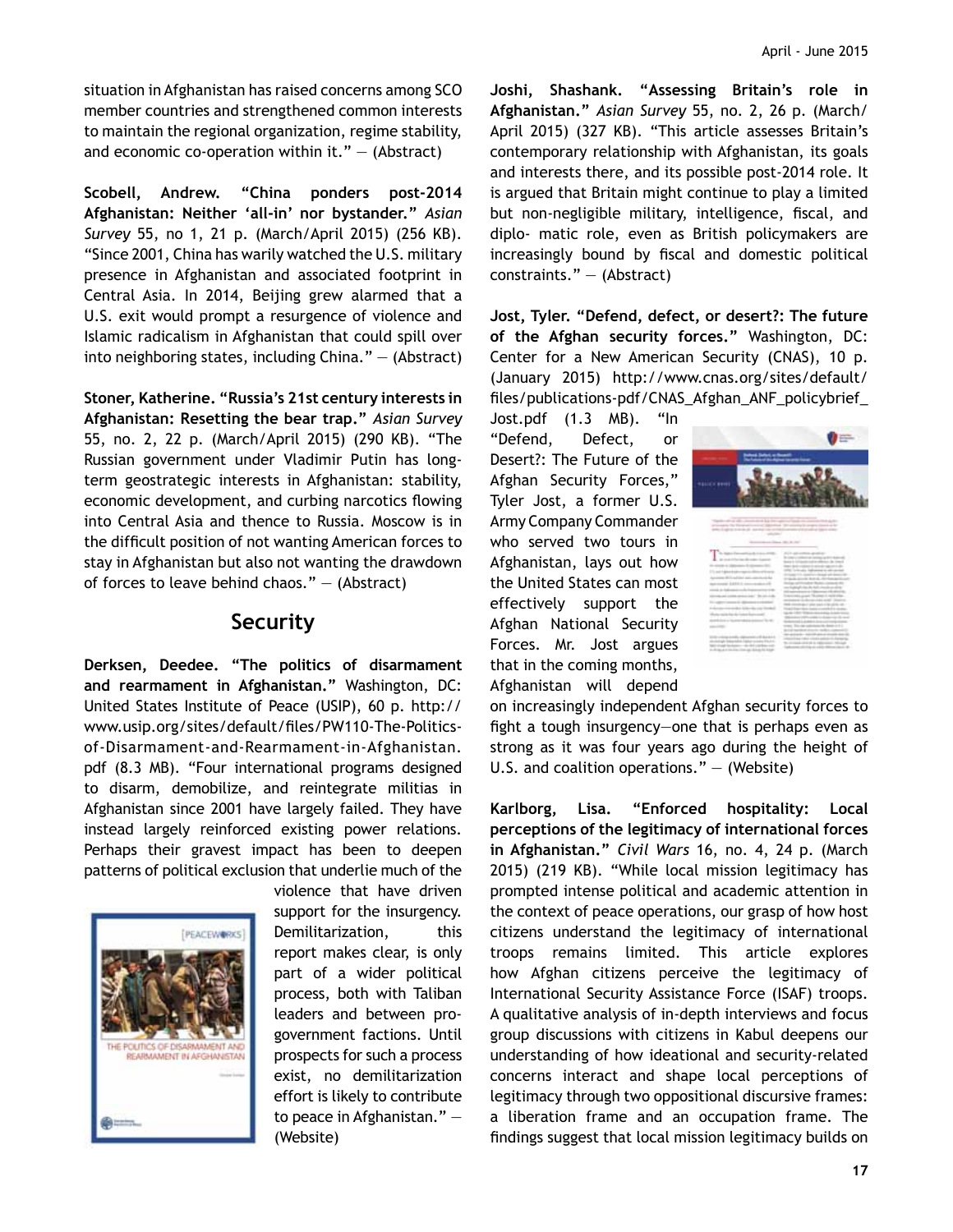the perceived will and capacity of ISAF troops to help and protect Afghans in ways that are in accordance with Afghan, most notably Islamic, ways of life. The article concludes that ISAF troops are widely perceived to have failed on both ideational and security-based grounds." — (Abstract)

**Smith, Graeme. "Afghanistan's political transition."**  Kabul: International Crisis Group (ICG), 51 p. (October 2014) [http://www.crisisgroup.org/~/media/Files/](http://www.crisisgroup.org/~/media/Files/asia/south-asia/afghanistan/260-afghanistan-s-political-transition.pdf) [asia/south-asia/afghanistan/260-afghanistan-s](http://www.crisisgroup.org/~/media/Files/asia/south-asia/afghanistan/260-afghanistan-s-political-transition.pdf)[political-transition.pdf](http://www.crisisgroup.org/~/media/Files/asia/south-asia/afghanistan/260-afghanistan-s-political-transition.pdf) (871.7 KB). "Ashraf Ghani was inaugurated as president of Afghanistan on 29 September, under difficult circumstances. He inherited a government that is running out of money and losing ground to a rising insurgency. His ability to confront those problems and other challenges as foreign troops withdraw will be shaped by the aftermath of the political contest that brought him to power. Forming a national unity government with his election rival Abdullah Abdullah presents opportunities to stabilise the transition, preventing further erosion of state cohesiveness. Yet, it also poses risks, particularly of factionalism within Kabul, which could undermine urgently needed reforms. Given the international role in developing the agreements that have created this new partnership, and the absence of mechanisms to resolve internal differences, the international community should serve as a guarantor of Kabul's new political order and, if necessary, mediate any serious disputes that arise."  $-$  (Website)

**Smith, Graeme. "The future of the Afghan Local Police."** Kabul: International Crisis Group (ICG), 38 p. (June 2015) [http://www.crisisgroup.org/~/media/](http://www.crisisgroup.org/~/media/Files/asia/south-asia/pakistan/268-the-future-of-the-afghan-local-police.pdf) [Files/asia/south-asia/pakistan/268-the-future-of](http://www.crisisgroup.org/~/media/Files/asia/south-asia/pakistan/268-the-future-of-the-afghan-local-police.pdf)[the-afghan-local-police.pdf](http://www.crisisgroup.org/~/media/Files/asia/south-asia/pakistan/268-the-future-of-the-afghan-local-police.pdf) (2.5 MB). "The Afghan Local Police (ALP) began as a small U.S. experiment but grew into a significant part of Afghanistan's security apparatus. In hundreds of rural communities, members serve on the front lines of a war that is reaching heights of violence not witnessed since 2001, as insurgents start to credibly threaten major cities. The ALP also stand in the middle of a policy debate about whether the Kabul government can best defend itself with loosely regulated units outside the Afghan National Security Forces (ANSF) structure. The mixed record suggests that the ALP contribute to security where local factors allow recruitment of members from the villages they patrol and where they respect their own communities. But such conditions do not exist in many districts. The ALP and pro-government militias

are cheap but dangerous, and Kabul should resist calls for their expansion. Reforms are needed to strengthen oversight, dismiss ALP in the many locations where they worsen security and incorporate the remaining units into the ANSF."  $-$  (Website)

**"Thematic Dossier VIII: Kunduz' Security Situation."**  Kabul: Afghanistan Analysts Network (AAN) 2011-15. [https://www.afghanistan-analysts.org/publication/](https://www.afghanistan-analysts.org/publication/aan-thematic-dossier/thematic-dossier-viii-kunduz-security-situation/) [aan-thematic-dossier/thematic-dossier-viii-kunduz](https://www.afghanistan-analysts.org/publication/aan-thematic-dossier/thematic-dossier-viii-kunduz-security-situation/)[security-situation/.](https://www.afghanistan-analysts.org/publication/aan-thematic-dossier/thematic-dossier-viii-kunduz-security-situation/) Following the Taliban's large-scale assault on Kunduz province, AAN brought together all their previous reports on Kunduz into one dossier, including articles on the current situation.

Details of the 16 papers (so far): (1) [Local Afghan Power Structures and the](http://www.afghanistan-analysts.org/wp-content/uploads/2013/11/20131110_PMunch_Kunduz-final.pdf)  [International Military Intervention. A Review](http://www.afghanistan-analysts.org/wp-content/uploads/2013/11/20131110_PMunch_Kunduz-final.pdf)  [of Developments in Badakhshan and Kunduz](http://www.afghanistan-analysts.org/wp-content/uploads/2013/11/20131110_PMunch_Kunduz-final.pdf)  [Provinces](http://www.afghanistan-analysts.org/wp-content/uploads/2013/11/20131110_PMunch_Kunduz-final.pdf), Philipp Münch (12 Nov 2013) (73 p.). (2) The Networks of Kunduz. A History of Conflict and Their Actors, from 1992 to 2001, Nils Wörmer (2 Aug 2012) (48 p.). (3) The Insurgents of the Afghan North. The Rise of the Taleban, the Self-Abandonment of the Afghan Government, and the Effects of ISAF's 'Capture-and-Kill' Campaign, Antonio Giustozzi and Christopher Reuter (5 May 2011) (61 p.). (4) The Failed Pilot Test: Kunduz' local governance crisis, Bethany Matta (5 June 2015) (8 p.). (5) The 2015 Insurgency in the North: Case studies from Kunduz and Sar-e Pul provinces, Obaid Ali (4 June 2015) (7 p.). (6) ANSF Wrong-Footed: The Taleban offensive in Kunduz, Thomas Ruttig (3 May 2015) (12 p.). (7) Security in Kunduz Worsening Further: The case of Khanabad, Christian Bleuer and Obaid Ali (28 Oct 2014) (8 p.). (8) Taleban Closing in on the City: The next round of the tug-of-war over Kunduz, Lola Cecchinel (2 Sept 2014) (12 p.). (9) Elections 2014 (1): Impressions from Kunduz at the eve of the elections, AAN Team (4 April 2014) (4 p.). (10) The End of a Police Chief: Factional rivalries and pre-election power struggles in Kunduz, Lola Cecchinel (31 January 2014) (6 p.). (11) The Incident at Coordinate 42S VF 8934 5219: German court rejects claim from Kunduz air strike victims, Thomas Ruttig (15 December 2013) (10 p.). (12) Back to Bad: Chahrdara between Taleban and ALP – a district case study, Lola Cecchinel (6 Sept 2013) (3 p.). (13) Legal, illegal: Militia recruitment and (failed) disarmament in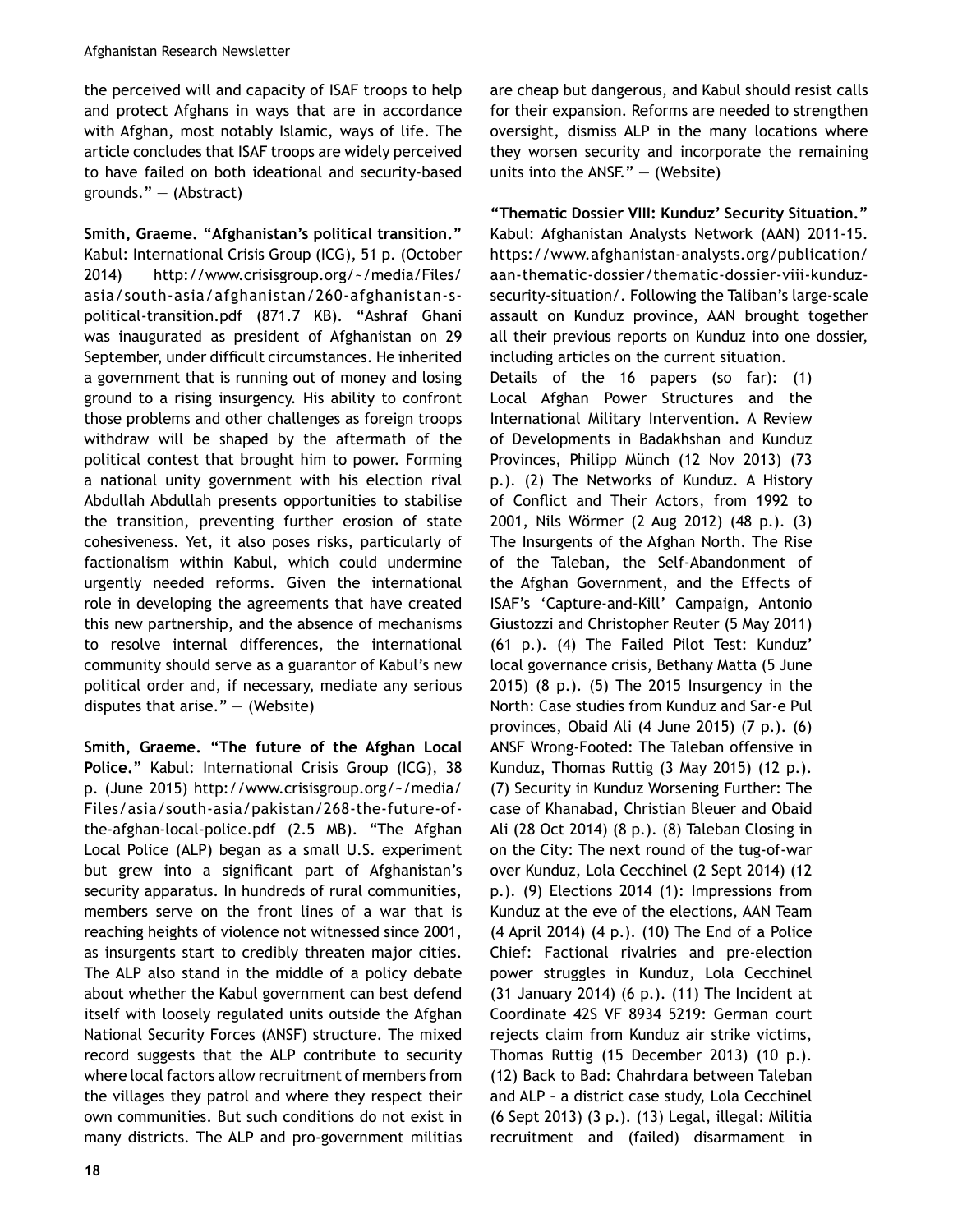Kunduz, Gran Hewad (10 Nov 2012) (5 p.). (14) For a Handful of Bolani: Kunduz's New Problem with Illegal Militias, Gran Hewad (8 Oct 2012) (5 pg). (15) For a Handful of Dollars: Taleban allowed to join ALP, Kate Clark (8 Jan 2011) (9 p.). (16) Militia Sightings, Thomas Ruttig (29 Nov 2009) (4 p.).

**Watts, Stephen and Sean Mann. "Determining U.S. commitments in Afghanistan."** *The Washington Quarterly*, 38, no. 1, 20 p. (May 2015) (748 KB). "Can U.S. decision makers sustain a limited, but not inexpensive, gamble through considerable tumult over the next decade or more without giving in to the twin temptations of early withdrawal or doubling down and escalating when the odds of success cannot justify such costs? The answer to this question is critical, because it is the question posed not only by Afghanistan, but potentially by other contingencies in the future… In Afghanistan, both the odds of success and the stakes appear to justify such a gamble. In addition to fighting terrorism and indirectly bolstering Pakistan's stability, the United States has an interest in securing a positive outcome so as to strengthen its and NATO's reputations for resolve. And the evolution of Afghan security forces over the past decade, combined with Afghan patterns of pragmatic accommodation across ethnic and patronage-network divides, suggest reasonable chances of success. But U.S. decision makers should be reluctant to make such bets very often."  $-$  (pp. 119-120)

#### **Service delivery**

**"Critical administrative constraints to service delivery: Improving public services in Afghanistan's transformation decade."** Kabul: World Bank, 135 p. (May 2014) [http://www-wds.worldbank.org/external/](http://www-wds.worldbank.org/external/default/WDSContentServer/WDSP/IB/2014/11/04/000470435_20141104101335/Rendered/PDF/882740REVISED00raints0Report0final0.pdf) [default/WDSContentServer/WDSP/IB/2014/11/04/0](http://www-wds.worldbank.org/external/default/WDSContentServer/WDSP/IB/2014/11/04/000470435_20141104101335/Rendered/PDF/882740REVISED00raints0Report0final0.pdf) [00470435\\_20141104101335/Rendered/PDF/882740RE](http://www-wds.worldbank.org/external/default/WDSContentServer/WDSP/IB/2014/11/04/000470435_20141104101335/Rendered/PDF/882740REVISED00raints0Report0final0.pdf) [VISED00raints0Report0final0.pdf](http://www-wds.worldbank.org/external/default/WDSContentServer/WDSP/IB/2014/11/04/000470435_20141104101335/Rendered/PDF/882740REVISED00raints0Report0final0.pdf) (5 MB). "Since 2001, the Afghan population's access to basic services has greatly improved in nearly all sectors. School enrolment has increased sharply, with over eight million children currently enrolled in school, of which 39 percent are girls. Current strategies for improving sub-national service delivery focus on delegating greater authority to provincial and district administrations. This report aims to identify administrative constraints in three key sectors of public service delivery, education, health and agricultural extension services. The analysis follows the service delivery chain, from

central to provincial, through district to community level, and is particularly concerned to examine service delivery in these three sectors through the window of sub-national governance and its relations to the service delivery mandates of line ministries. The study provides the Government of Afghanistan with recommendations on how to alleviate critical constraints to service delivery at sub-national levels on a sustainable basis, in the context of an expected restrained fiscal future. The report's main findings are based on qualitative research. The key findings are based on existing literature and reports as well as field visits to 5 provinces and 10 districts and qualitative analyses of over 171 key-informant interviews on different levels of service delivery administration, 68 in-depth interviews with community leaders, and a community household survey in 20 communities spread over 5 provinces and 55 service facilities (for example, schools and clinics) were assessed. The report is split into six sections: section one gives executive summary; section two provides a brief introduction to the study objectives and clarifies some key definitions; section three outlines the methods used to perform the analysis; sections four, five, and six provide in-depth



**O**current

discussions of education, health, and agriculture extension respectively; and section seven provides recommendations and concludes. The overarching governance structures and further methodological details are given in appendix one. All references and research tools are presented in annexes." — (Website)

**Social Protection**

**Loschmann, Craig, Christopher R. Parsons and Melissa Siegel. "Does shelter assistance reduce poverty in Afghanistan?"** *World Development* 74, 18 p. (May 2015) (1.7 MB).  $-$  "In this paper we assess the UNHCR post-return shelter assistance program in Afghanistan during 2009–11, motivated by the fact that the resolution of lost housing and property is commonly understood as a key ingredient in sustainable return and reintegration. We implement a variety of matching techniques in order to insulate our results from selection bias. Adopting a multidimensional approach, our results show that shelter assistance reduces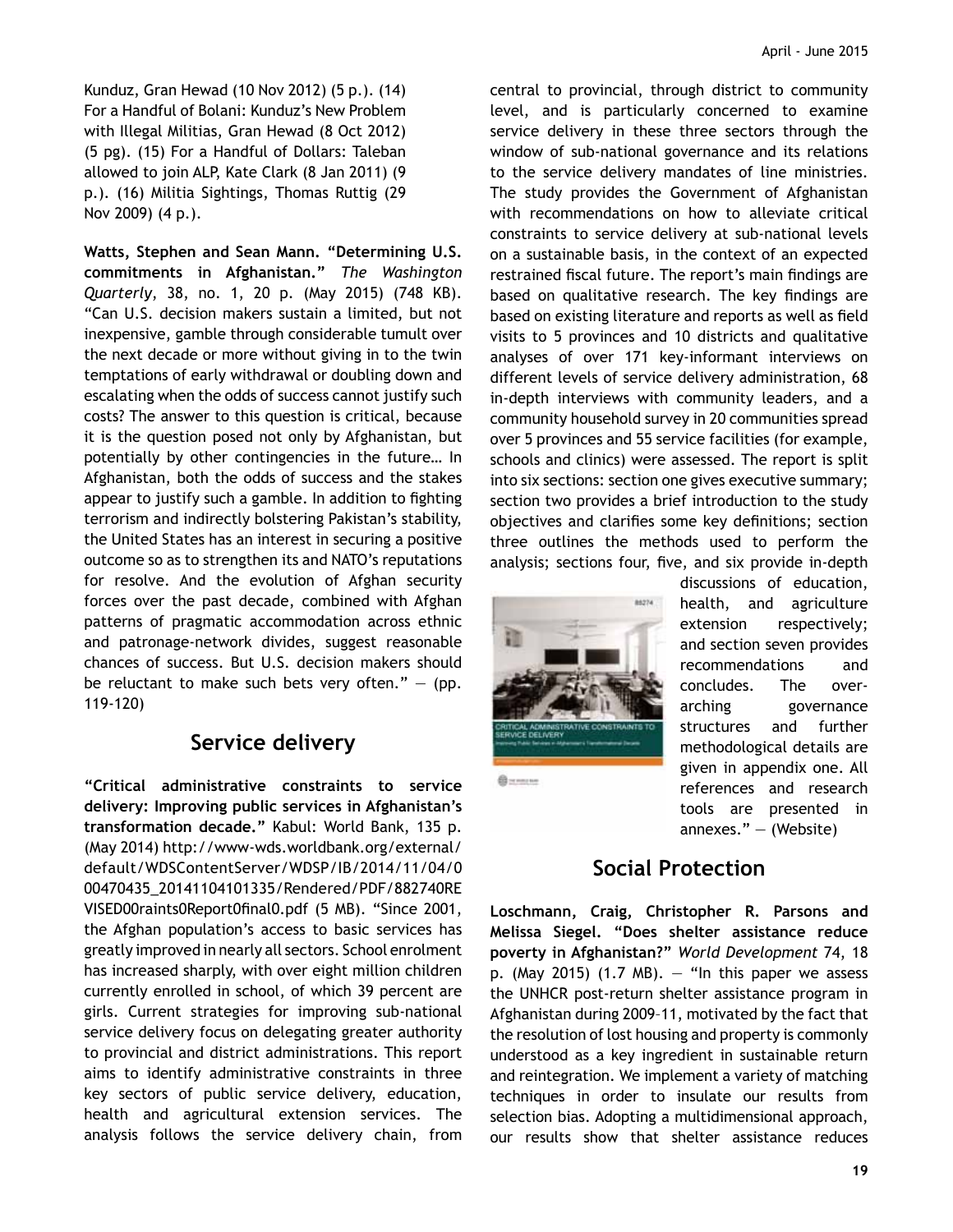the multidimensional poverty index of benefiting households by three percentage points. Looking at individual indicators of deprivation we find that assistance has the biggest effect on dietary diversity, food security, and heating."  $-$  (Summary)

**"Social protection system: An Afghan case study analysing the potential of a child-focused social protection cash transfer programme in Balkh."**  Kabul: Samuel Hall Consulting, 2015, 83 p. (2015) [http://samuelhall.org/wp-content/uploads/2015/05/](http://samuelhall.org/wp-content/uploads/2015/05/UNICEF-Social-Protection_Final.pdf) [UNICEF-Social-Protection\\_Final.pdf](http://samuelhall.org/wp-content/uploads/2015/05/UNICEF-Social-Protection_Final.pdf) (1.9 MB). "UNICEF



is considering the development of a social protection programme with a specific focus on children, within the already existing framework developed by the World Bank and MoLSAMD. With the end goal of articulating children - sensitive programming with the World Bank's own safety net programme in mind, the first step in this direction is

for the organisation to launch a pilot programme in Balkh to test the best modalities of programming to cover children's needs for social protection in the country. In the longer run, both organisations aim at increasing the scale of interventions, with the government eventually taking ownership of the system."  $-$  (Website)

#### **Urban studies and land issues**

**Gaston, Erica and Lillian Dang. "Addressing land conflict in Afghanistan."** Washington, DC: United States Institute of Peace (USIP), 16 p. (May 2015) [http://www.](http://www.usip.org/sites/default/files/SR372-Addressing-Land-Conflict-in-Afghanistan.pdf%20(200) usip.org/sites[/default/files/SR372-Addressing-Land-](http://www.usip.org/sites/default/files/SR372-Addressing-Land-Conflict-in-Afghanistan.pdf%20(200)[Conflict-in-Afghanistan.pdf \(200](http://www.usip.org/sites/default/files/SR372-Addressing-Land-Conflict-in-Afghanistan.pdf%20(200) KB). "Disputes over land in Afghanistan have become one of the key drivers of conflict and criminal violence. Both formal and informal mechanisms for land dispute resolution are weak. The legal framework fails to recognize the reality of informal or customary ownership arrangements. The current land law, revised in 2008, is a fraught one—to establish ownership a person must already have formal documents proving ownership, and if ownership by an individual cannot be proved, title defaults to the state. However, formal documentation is scarce: no more than 20 percent of land is titled. This report discusses a new approach to addressing the problem and offers

recommendations for reform." — (Website)

**Leslie, Jolyon. "Political and economic dynamics of Herat."** Washington, DC: United States Institute of Peace (USIP), 48 p. (April 2015) [http://www.usip.org/](http://www.usip.org/sites/default/files/PW107-Political-and-Economic-Dynamics-of-Herat.pdf) [sites/default/files/PW107-Political-and](http://www.usip.org/sites/default/files/PW107-Political-and-Economic-Dynamics-of-Herat.pdf)-Economic-[Dynamics-of-Herat.pdf](http://www.usip.org/sites/default/files/PW107-Political-and-Economic-Dynamics-of-Herat.pdf) (12.5 MB). "The city of Herat sits in Afghanistan's most western province, on the border with Iran, and is significant on several counts. A major trading hub and the largest city in the region, it is in some respects an exemplar for the entire country. One the one hand it is a prevailing spirit of enterprise, on the other persistent insecurity and ad hoc urban development. How the new national unity government in Kabul unfolds will have significant implications for how Herat is able to meet the challenges for its social development and economic growth." — (Website)

**"Urban poverty report: A study of poverty, food insecurity and resilience in Afghan cities."** Kabul: Samuel Hall Consulting, 65 p. (2014) [http://samuelhall.](http://samuelhall.org/wp-content/uploads/2014/11/DRC-PIN-Urban-Poverty-Report.pdf) [org/wp-content/uploads/2014/11/DRC-PIN-Urban-](http://samuelhall.org/wp-content/uploads/2014/11/DRC-PIN-Urban-Poverty-Report.pdf)[Poverty-Report.pdf](http://samuelhall.org/wp-content/uploads/2014/11/DRC-PIN-Urban-Poverty-Report.pdf) (9 MB). "Precise data on levels of poverty, vulnerability or food security in the cities

are lacking, as is a precise identification of vulnerable sub-groups, across gender, age or migration history. On the other hand, a precise knowledge of the nature of resilience in the Afghan urban population is also lacking: what mechanisms prevent households and communities from starvation? What factors make some households more resilient to shocks



and instability than others? What strategies, if any, do individuals, households and communities build up to survive and develop in difficult environments? The present research was commissioned by the Danish Refugee Council (DRC) and People in Need (PIN) to fill this knowledge gap and uncover the nature, level and complexity of poverty, food security and resilience amongst Afghan urban households and communities." — (Introduction)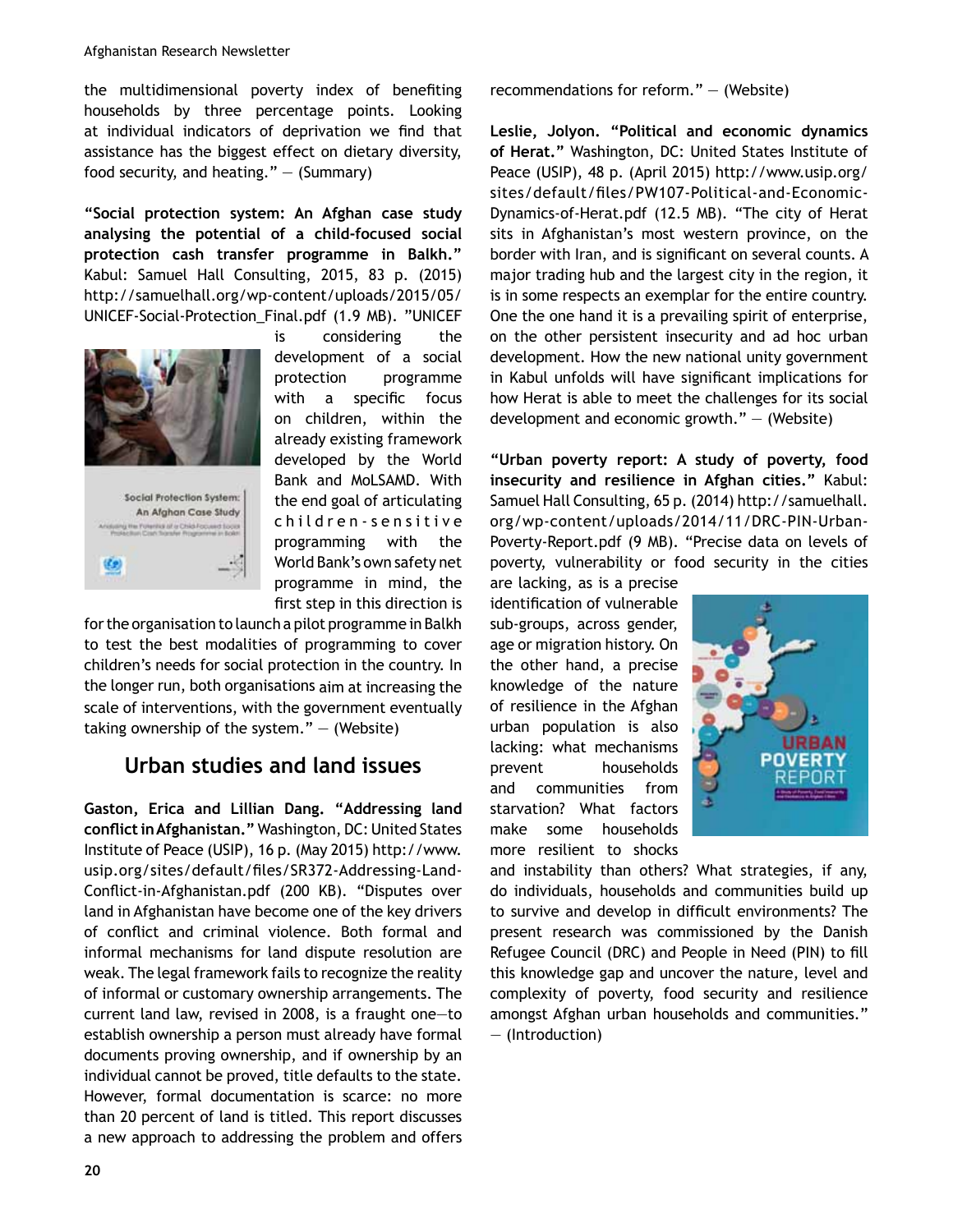#### **Women**

**"The home front: The role of women in Afghanistan's peace and reintegration programme."** Kabul: Peace Training and Research Organisation (PTRO), 40 p. (March 2014) [http://www.ptro.org.af/](http://www.ptro.org.af/site_files/13990989651.pdf)site\_files/13990989651. [pdf](http://www.ptro.org.af/site_files/13990989651.pdf) (1.64 MB). "This research, conducted over the course of one year by the Peace Training and Research Organisation, looks at the role of Afghanistan's women in the Afghan Peace and Reintegration Process (APRP). The primary goal of the research was to establish the role currently played by women in the APRP, reintegration activities, and community decision making in general. The research also looked more broadly at the effectiveness of the APRP, opinions of those involved



in it (including reintegrees) and what Afghans at the local level – both male and female – feel can be done to make the process more effective in the future… The paper highlights the complex linkages at the community level between reintegration, security, and local economies, and the ways these interact with female participation in the APRP and community

life more generally. Despite an increasingly public role in recent years, the role of women in Afghan communities remains largely confined to the domestic sphere. Within families, the support of women in encouraging and assisting insurgents in reintegration is essential to the success of the programme. The often ignored role of informal women's networks in providing support and advice to the families of reintegrees is also recognised. In addition to supporting women, the paper also highlights a number of steps that must be taken to ensure the success of the programme and assist it in meeting its goals, and in supporting wider goals of sustainable peace in communities throughout Afghanistan. These include stricter oversight of reintegrees, countering perceptions of corruption and nepotism, and expansion of Government of the Islamic Republic of Afghanistan (GIRoA) and NGO services into newly accessible areas." — (Executive Summary)

**Saeed Parto and Lucile Martin. "Women in Afghan National Police: What now?"** Kabul: Afghanistan Public Policy Research Organisation (APPRO), 29 p. (March 2015) [http://appro.org.af/women-in-afghan-](http://appro.org.af/women-in-afghan-national-police-what-now/)

[national-police-what-now/](http://appro.org.af/women-in-afghan-national-police-what-now/) (552 KB). "A key component of gender mainstreaming efforts at the formal level has been a slow but steady increase in the number of policewomen the Afghan National Police (ANP) since 2005. The presence of women in ANP, while meeting the objective of creating spaces for women in the workforce and



contributing to the performance of policing functions, has brought to fore, and created, new challenges for the policy makers behind this move, ANP, and ANP's female officers and staff. At the same time, despite the low number of women in ANP at less than one percent of the total force, the entrance of women into ANP has created a fertile ground for action to institutionalize the presence of women in the workforce through future programming to professionalize ANP. The focus of the analysis in this paper is to identify some of the major barriers for policewomen, the impact and sustainability of initiatives to support policewomen, and entry points for future interventions to strengthen the presence and increase the number of women in ANP. Based on ongoing observation in a period of 15 months, from September 2012 to January 2014, interviews with key informants, and monitoring reports by partner organizations of PWMP, this paper highlights the key issues that have arisen since women entered ANP and the initiatives taken by a range of actors, including the policewomen, to overcome them."  $-$  (p. 8)

#### **Youth**

**Giustozzi, Antonio and Ali Mohammad Ali. "The politicisation of Afghanistan's high schools."** Kabul: Afghanistan Research and Evaluation Unit (AREU), 24 p. (July 2015)

[http://www.areu.org.af/Uploads/](http://www.areu.org.af/Uploads/EditionPdfs/1514E) [EditionPdfs/1514E](http://www.areu.org.af/Uploads/EditionPdfs/1514E)%20The%20Politicisation%20of%20 High%20Schools%20in[%20Afghanistan.pdf](20Afghanistan.pdf) (701 KB). "Political activism in Afghanistan's high schools is not new. Already during the 1960s and 1970s, the country's new political parties identified schools and universities as ideal recruitment grounds. The New Leftist and Islamist parties had significant numbers of teachers among their ranks, a fact that gave them direct access to students and the moral authority to influence them. Moreover, there were few alternatives for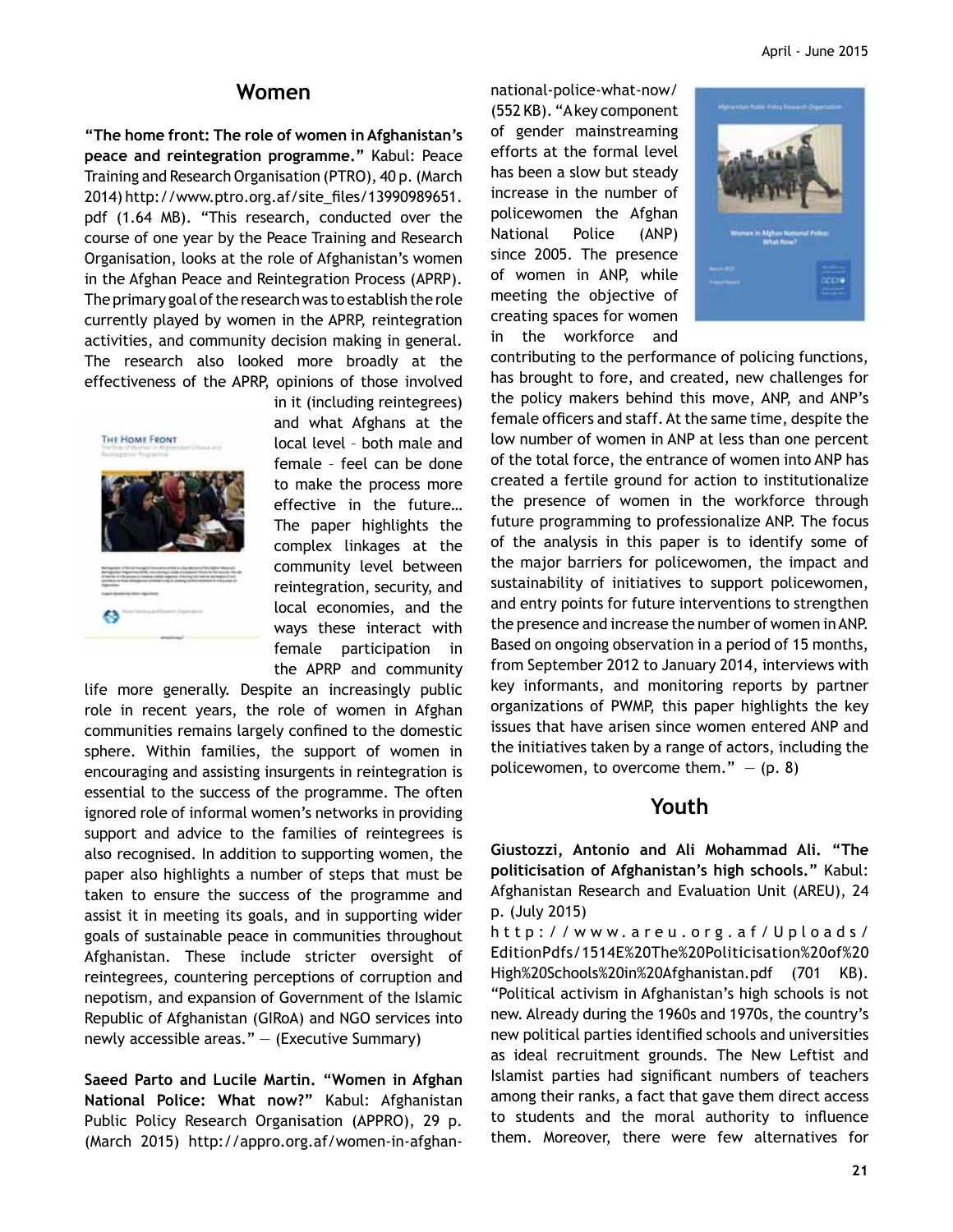political proselytising in a country without a working class or large trade unions, and in the presence of a government that tried to present the emergence of political parties. For these various reasons, it would make sense to look at how political organisations approach high schools in today's Afghanistan."

#### **Listing of Afghan laws released since the last issue of this newsletter**

Since newsletter number six (July 2005), we have published a regular list of newly published laws. All these documents are available for download (in the original Dari and Pashto versions) from the Ministry of Justice website: [http://moj.gov.af/content](http://moj.gov.af/content/files/Pages/OfficialGazetteIndex_D-header.htm)/files/ [Pages/OfficialGazetteIndex\\_D-header.htm](http://moj.gov.af/content/files/Pages/OfficialGazetteIndex_D-header.htm)

#### New Laws Received

| <b>Official gazette</b><br>number | Hijri Shamsi date | <b>International date</b> | Title of law, regulation, etc.                                                                                                                                                                                                                                    |
|-----------------------------------|-------------------|---------------------------|-------------------------------------------------------------------------------------------------------------------------------------------------------------------------------------------------------------------------------------------------------------------|
| 1136                              | 1393/03/14        | 2014/06/4                 | Decree of the President of the Islamic Republic<br>of Afghanistan Annex (4) The Civil Service Law<br>- modify and supplement some provision of<br>private health centers - modify paragraph<br>(1) of Regulation XI fees installations civil<br>aviation airports |
| 1137                              | 1393/03/19        | 2014/06/09                | Regulation control of high tonnage cargo<br>vehicles - the abolition of Paragraph 6 of<br>Article XVIII and number (75) Table attached<br>Regulation mobility - Thirty-seventh and<br>amendment of Regulation<br>thirty-eighth<br>Permit ground vehicles          |
| 1138                              | 1393/03/35        | 2014/06/15                | Provision of rent regulation, per diems<br>and pocket money - Regulation on the<br>establishment and registration of population                                                                                                                                   |
| 1139                              | 1393/03/31        | 2014/06/7                 | Registration of Commercial Documents and<br><b>Trade Marks</b>                                                                                                                                                                                                    |
| 1140                              | 1392/04/30        | 2014/07/21                | Commercial Agency Law - Adjustment<br>Appendix (2) Civil Service Law - decrees<br>of the President of the Islamic Republic of<br>Afghanistan                                                                                                                      |
| 1141                              | 1393/04/31        | 2014/07/22                | Registration of Commercial Documents and<br><b>Trade Marks</b>                                                                                                                                                                                                    |
| 1142                              | 1393/05/01        | 2014/07/23                | The prevention of money laundering and<br>proceeds of crime                                                                                                                                                                                                       |
| 1143                              | 1393/05/25        | 2014/08/16                | Mining law                                                                                                                                                                                                                                                        |
| 1144                              | 1393/05/29        | 2014/08/21                | Registration of Commercial Documents and<br><b>Trade Marks</b>                                                                                                                                                                                                    |
| 1145                              | 1393/06/05        | 2014/08/27                | Basel Convention on the Control, cross-<br>border transfers of hazardous waste and their<br>disposal                                                                                                                                                              |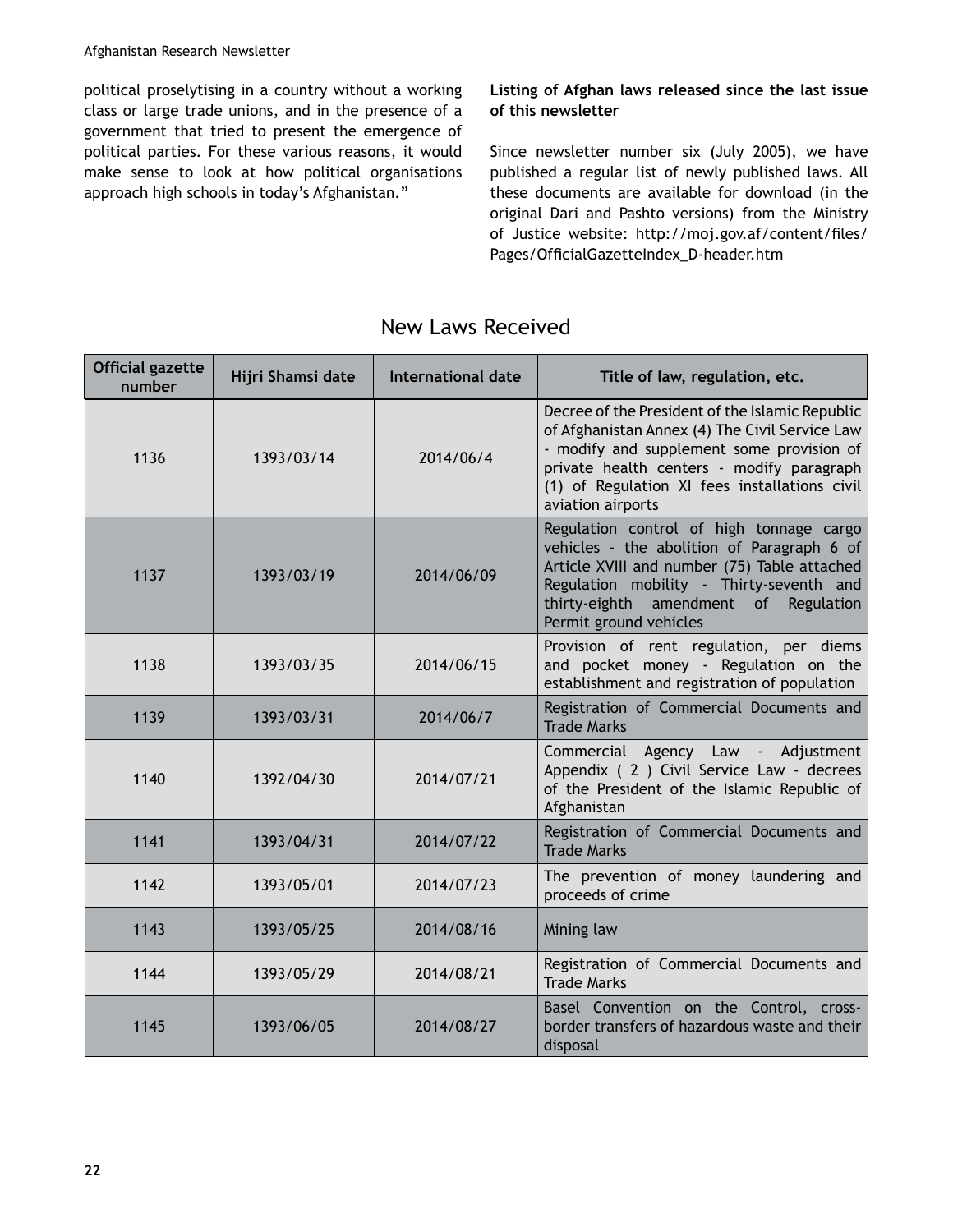| 1146 | 1393/06/17 | 2014/09/08  | Funding Terrorism Prevention law - a law<br>prohibiting the employment of children in<br>military parts - adjustment of the twenty-<br>sixth Criminal Procedure Code - modify and<br>delete some form of law and the jurisdiction<br>of the Judiciary of the Islamic Republic of<br>Afghanistan                                   |
|------|------------|-------------|-----------------------------------------------------------------------------------------------------------------------------------------------------------------------------------------------------------------------------------------------------------------------------------------------------------------------------------|
| 1147 | 1393/06/25 | 2014/09/26  | Agreement on Regional Cooperation in<br>South Asia (SAARC) on trade and services -<br>International Convention for the suppression<br>of acts of nuclear terrorism - Agreement on<br>mutual cooperation between the Islamic<br>Republic of Afghanistan and the Federal<br>Republic of Germany                                     |
| 1148 | 1393/06/26 | 2014/09/17  | Regulation of human rights protection in public<br>administration - Regulation examination<br>centers                                                                                                                                                                                                                             |
| 1149 | 1393/06/30 | 2014/09/21  | Registration of Commercial Documents and<br><b>Trade Marks</b>                                                                                                                                                                                                                                                                    |
| 1150 | 1393/07/28 | 2014/10/20  | Commercial contract law and property sales                                                                                                                                                                                                                                                                                        |
| 1151 | 1393/06/31 | 2014/10/02  | Registration of Commercial Documents and<br><b>Trade Marks</b>                                                                                                                                                                                                                                                                    |
| 1152 | 1393/08/05 | 2014//10/27 | Company Statute annexed agricultural valley<br>Nangarhar-- adjustment (1) of the Civil<br>Service Law                                                                                                                                                                                                                             |
| 1153 | 1393/08/28 | 2014/10/27  | Registration of Commercial Documents and<br><b>Trade Marks</b>                                                                                                                                                                                                                                                                    |
| 1154 | 1393/09/29 | 2014/10/28  | Population Registration Law                                                                                                                                                                                                                                                                                                       |
| 1155 | 1393/09/30 | 2014/10/27  | Registration of Commercial Documents and<br><b>Trade Marks</b>                                                                                                                                                                                                                                                                    |
| 1156 | 1393/10/02 | 2014/11/28  | Access to Information law                                                                                                                                                                                                                                                                                                         |
| 1157 | 1393/10/15 | 2014/01/05  | Afghanistan's accession to the Convention on<br>the one-drug protocol amendment to the 1340<br>Hijri 1961 - Statute of the International Agency<br>for Renewable Energy (Irina) - Memorandum<br>of Understanding between the Government<br>of the kingdom of Great Britain and Northern<br>Ireland IRR and providing relationship |
| 1158 | 1393/10/28 | 2015/01/18  | Protocol to the Convention<br>The<br>Kyoto<br>on Climate Change 1998-1376 Hijri -<br>a<br>multilateral<br>agreement to<br>establish<br>an<br>Research<br>Foundation<br>International<br>for<br>landlocked developing countries                                                                                                    |
| 1159 | 1393/10/30 | 2015/01/20  | Registration of Commercial Documents and<br><b>Trade Marks</b>                                                                                                                                                                                                                                                                    |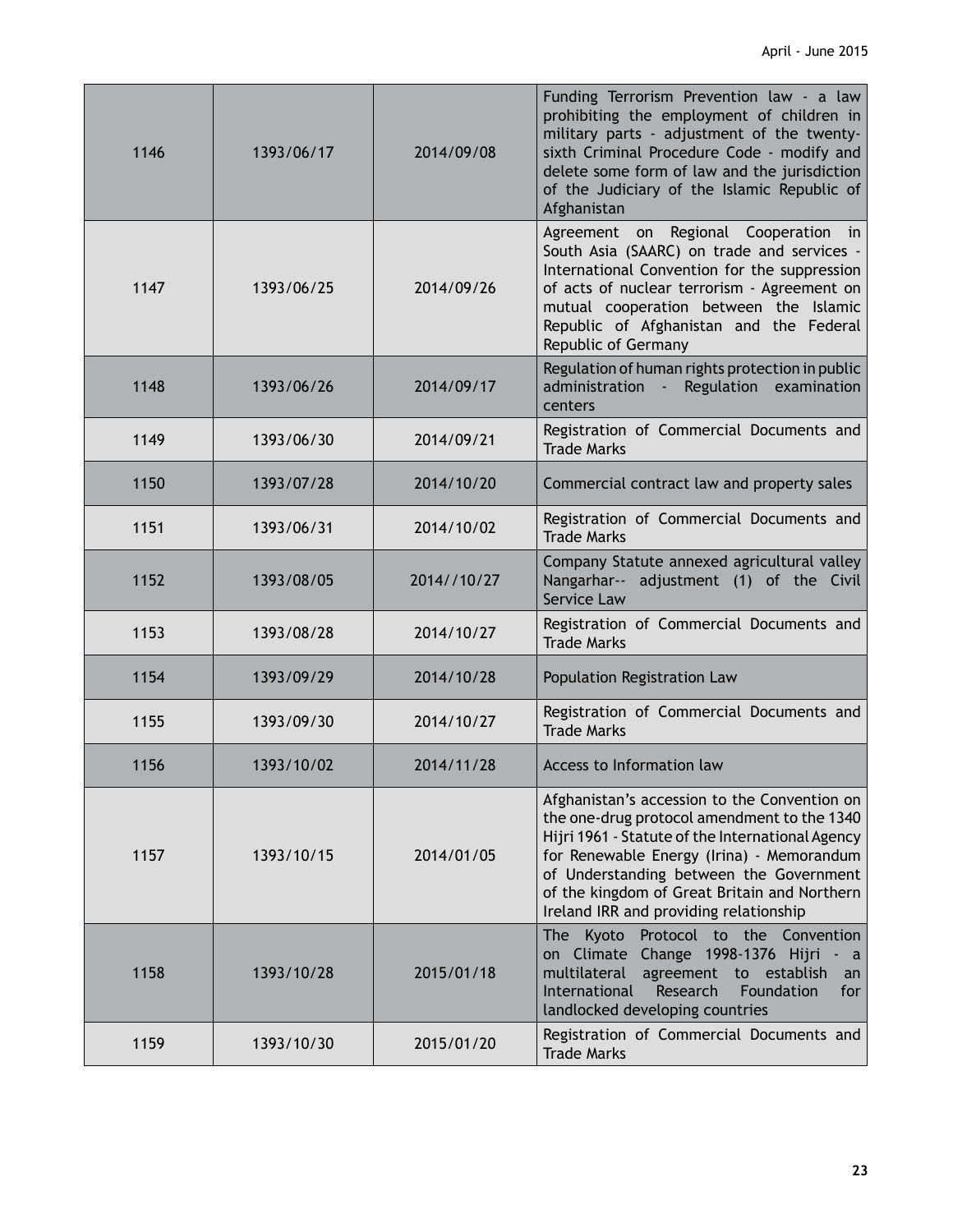| 1160 | 1393/11/08 | 2015/01/28 | Agreement between the Islamic Republic<br>of Afghanistan, the North Atlantic Treaty<br>Organization (NATO) on the presence of NATO<br>forces and personnel to carry out the agreed<br>activities, under the leadership of NATO -<br>defense and security cooperation agreement<br>between the Islamic Republic of Afghanistan<br>and the United States of America                                                                                                                                                      |
|------|------------|------------|------------------------------------------------------------------------------------------------------------------------------------------------------------------------------------------------------------------------------------------------------------------------------------------------------------------------------------------------------------------------------------------------------------------------------------------------------------------------------------------------------------------------|
| 1161 | 1393/11/15 | 2015/02/04 | Regulation<br>procedures<br>the<br>to<br>prevent<br>financing of terrorism                                                                                                                                                                                                                                                                                                                                                                                                                                             |
| 1162 | 1393/11/28 | 2015/02/17 | Tobacco control law - a law prohibiting the<br>employment of children in military parts -<br>decree on the appointment of the President<br>of Islamic Republic of Afghanistan (8) of the<br>Islamic Republic of Afghanistan and the head<br>of the National Security Cabinet ministers -<br>adjustment component (37) Article SEVEN<br>regulation overtime scientific research and<br>publishing activities, scientific research<br>institutions - the adjustment and supplement<br>of some of the Statute of security |
| 1163 | 1393/12/28 | 2015/03/20 | Registration of Commercial Documents and<br><b>Trade Marks</b>                                                                                                                                                                                                                                                                                                                                                                                                                                                         |
| 1164 | 1393/12/29 | 2015/03/01 | Environmental<br>Protection<br>Protocol<br><b>on</b><br>(Kartajyna) Nairobi 2000 (corresponding to<br>1379) - Agreement between the Government<br>of Islamic Republic of Afghanistan government<br>of the Republic of Indonesia on friendship<br>and cooperation - multilateral cooperation<br>agreement between the Islamic Republic of<br>Afghanistan, the royal government in Saudi<br>Arabia                                                                                                                       |
| 1165 | 1393/12/12 | 2015/03/03 | Strategic cooperation agreement between the<br>Islamic Republic and the kingdom of Denmark<br>- Agreement on cooperation between the<br>Republic of Finland Islamic Republic - an<br>agreement on strategic cooperation between<br>Norway - the Additional Protocol of the<br>UN Convention about deterrence against<br>transnational organized crime, trafficking<br>in persons, especially women and children,<br>suppression and chastising the United Nations<br>2000                                              |
| 1166 |            |            | [Blank on MoJ online list]                                                                                                                                                                                                                                                                                                                                                                                                                                                                                             |
| 1167 |            |            | [Blank on MoJ online list]                                                                                                                                                                                                                                                                                                                                                                                                                                                                                             |